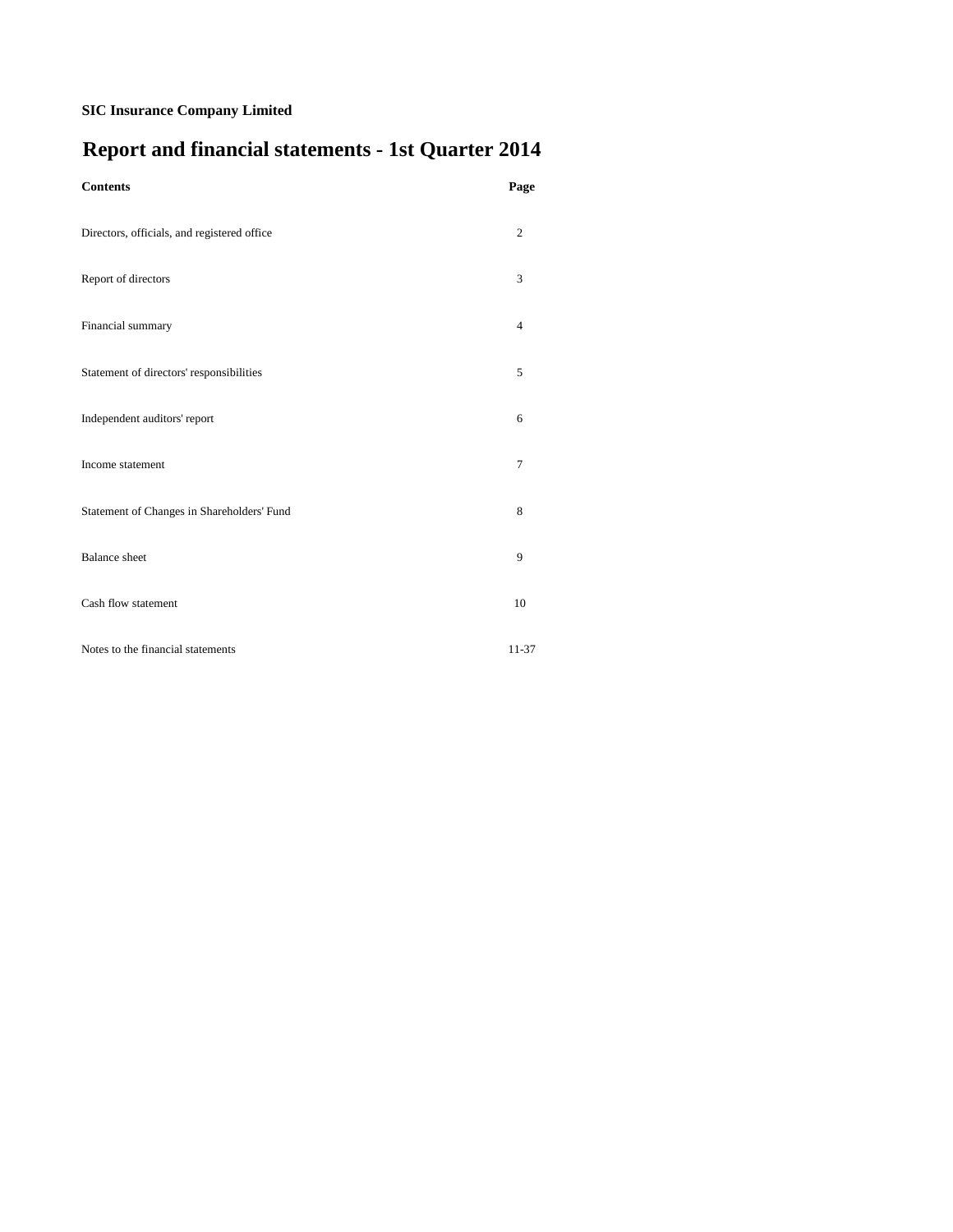## **Report and financial statements - 1st Quarter 2014**

## **Directors, Officials and Registered Office**

**Directors:** Mrs. Felicity Acquah Chairman Mrs. Doris Awo Nkani Managing Director Dr. Sydney Yayah Laryea Member Mr. Ato Pobee Ampiah Member Justice Benjamin O. Tetteh Member Ms. Nancy Dakwa Ampofo Member Mr. Fiifi Gyabra-Forson Member Mr. Robert Afflah Sackey Member

| Ag. Secretary:            | Mrs. Lydia Hlomador                   |
|---------------------------|---------------------------------------|
| <b>Registered Office:</b> | Nyemitei House                        |
|                           | 28/29 Ring Road East                  |
|                           | Osu-Accra                             |
| Auditors:                 | P K F Ghana                           |
|                           | Chartered Accountants &               |
|                           | <b>Business Advisers</b>              |
|                           | Farrar Avenue                         |
|                           | Adabraka                              |
|                           |                                       |
| <b>Registrars:</b>        | NTHC Limited                          |
|                           | Martco House                          |
|                           | P O Box KIA 9563                      |
|                           | Airport, Accra                        |
| <b>Bankers: - Local</b>   | Ghana Commercial Bank Limited         |
|                           | Merchant Bank (Ghana) Limited         |
|                           | National Investment Bank Limited      |
|                           | <b>SG-SSB Bank Limited</b>            |
|                           | HFC Bank (Ghana) Limited              |
|                           | Standard Chartered Bank Ghana Limited |
|                           | Barclays Bank Ghana Limited           |
|                           | Ecobank Ghana Limited                 |
|                           | International Commercial Bank Limited |
| <b>Bankers: - Foreign</b> | Ghana International Bank Limited      |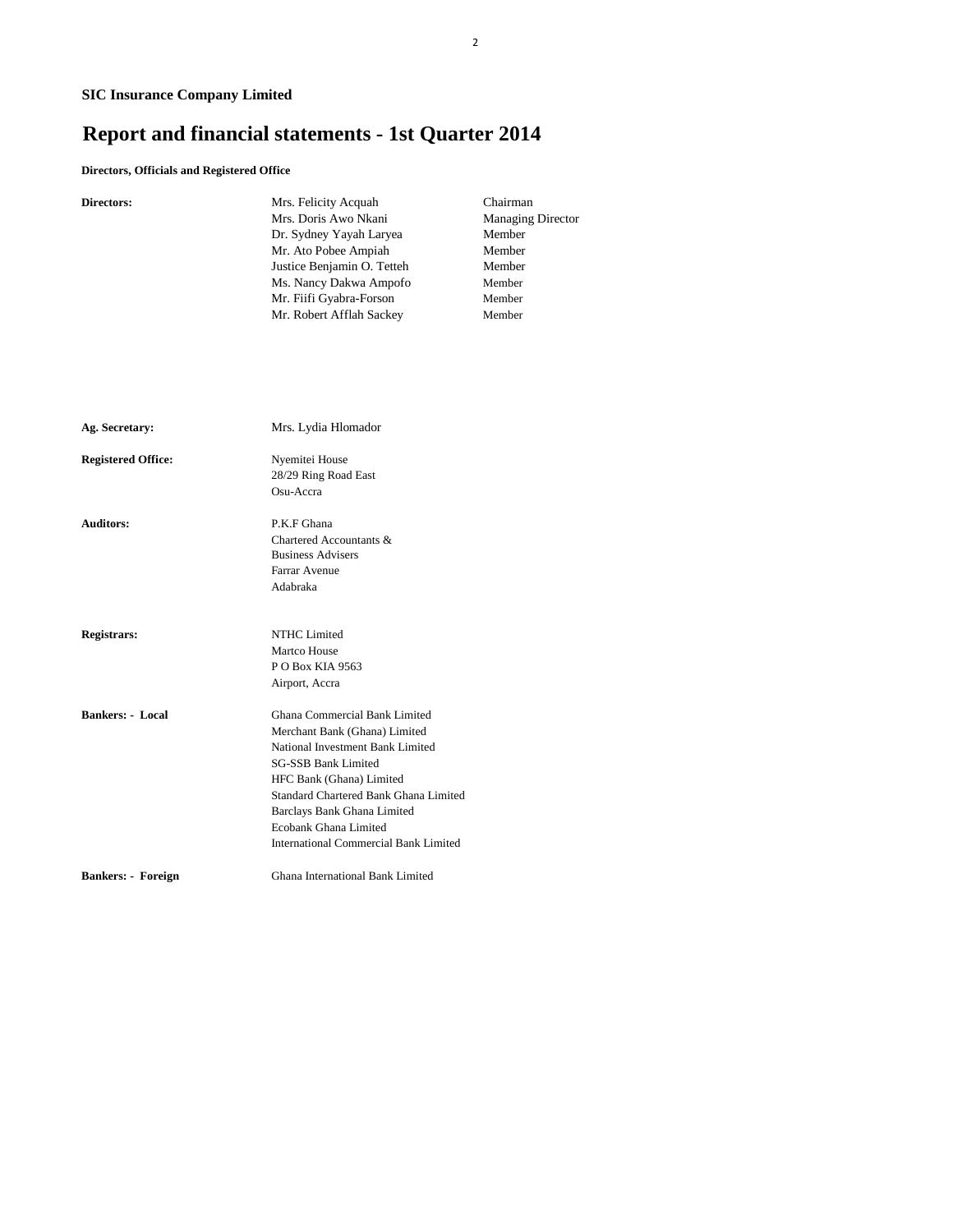## **Directors' report**

The Directors have pleasure in presenting their Quarterly Report of the company for the 1st quarter ended 31 March, 2014.

### 1. **Principal activities**

The company was incorporated to undertake non-life insurance business.

| 2.<br><b>Results for the quarter</b>                                                                 | GH¢                                            |
|------------------------------------------------------------------------------------------------------|------------------------------------------------|
| The balance brought forward on income surplus<br>account at 1 January was<br>To which must be added: | 4,007,703                                      |
| Profit for the quarter after charging all expenses, depreciation and taxation of                     | 2,062,426                                      |
| From which is made an appropriation to statutory reserve of                                          | 6,070,129<br>(1,465,002)<br>------------------ |
| Dividend paid                                                                                        | 4,605,127                                      |
| Leaving a balance to be carried forward on income surplus account of                                 | 4,605,127                                      |

### 3. **Nature of business**

There was no change in the nature of the business of the company during the year.

### 4. **Auditors**

In accordance with section 134(5) of the Companies Act 1963, (Act 179) the auditors, Messrs. PKF continue in

On behalf of the Board

**Director Managing Director** 

*Dr. Sydney Y. Laryea Mrs. Doris Awo Nkani*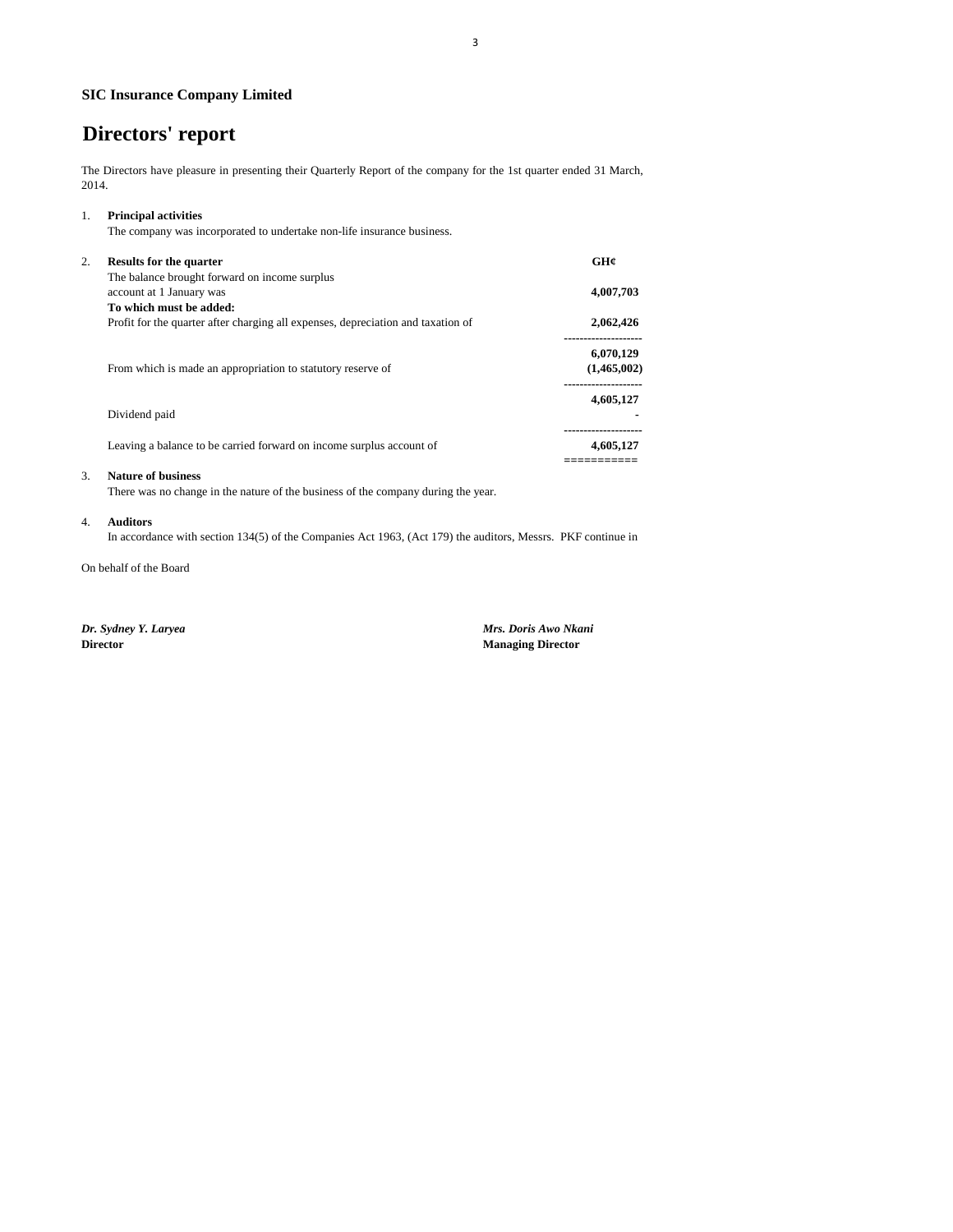## **Financial summary - For the Quarter Ended 31st March, 2014**

|                                  | 2014           | 2013                    |  |
|----------------------------------|----------------|-------------------------|--|
|                                  | GH¢            | $\text{GH}\mathfrak{C}$ |  |
|                                  |                |                         |  |
| Gross premium                    | 48,833,385     | 42,804,761              |  |
| Net premium                      | 34,351,951     | 33,648,473              |  |
| Claims incurred                  | (10, 478, 769) | (8,317,287)             |  |
| Commissions                      | (1,189,202)    | (4,272,254)             |  |
| Management expenses              | (9,424,014)    | (10,260,602)            |  |
| <b>Underwriting profit</b>       | 13,259,966     | 10,798,330              |  |
| Investment income                | 1,493,848      | 1,618,830               |  |
| Profit before tax                | 2,825,241      | 1,878,846               |  |
| Profit after tax                 | 2,062,426      | 1,465,500               |  |
| Dividend                         | ۰              |                         |  |
| <b>Shareholders' funds</b>       | 75,434,522     | 70,661,230              |  |
| Net assets                       | 75,434,522     | 70,661,230              |  |
| Total assets                     | 158,042,590    | 147,068,596             |  |
| Number of shares issued          |                |                         |  |
| and fully paid for               | 195,645,000    | 195,645,000             |  |
| Earnings per share $(GH\varphi)$ | 0.0105         | 0.0075                  |  |
| Share price $(GH\varphi)$        | 0.52           | 0.49                    |  |
| Dividend per share (GH¢)         |                | $\overline{a}$          |  |
| Net assets per share (GH¢)       | 0.3856         | 0.3612                  |  |
| Current assets/current liab.     | 1.12           | 1.09                    |  |
| Return on shareholders funds (%) | 0.0273         | 0.0207                  |  |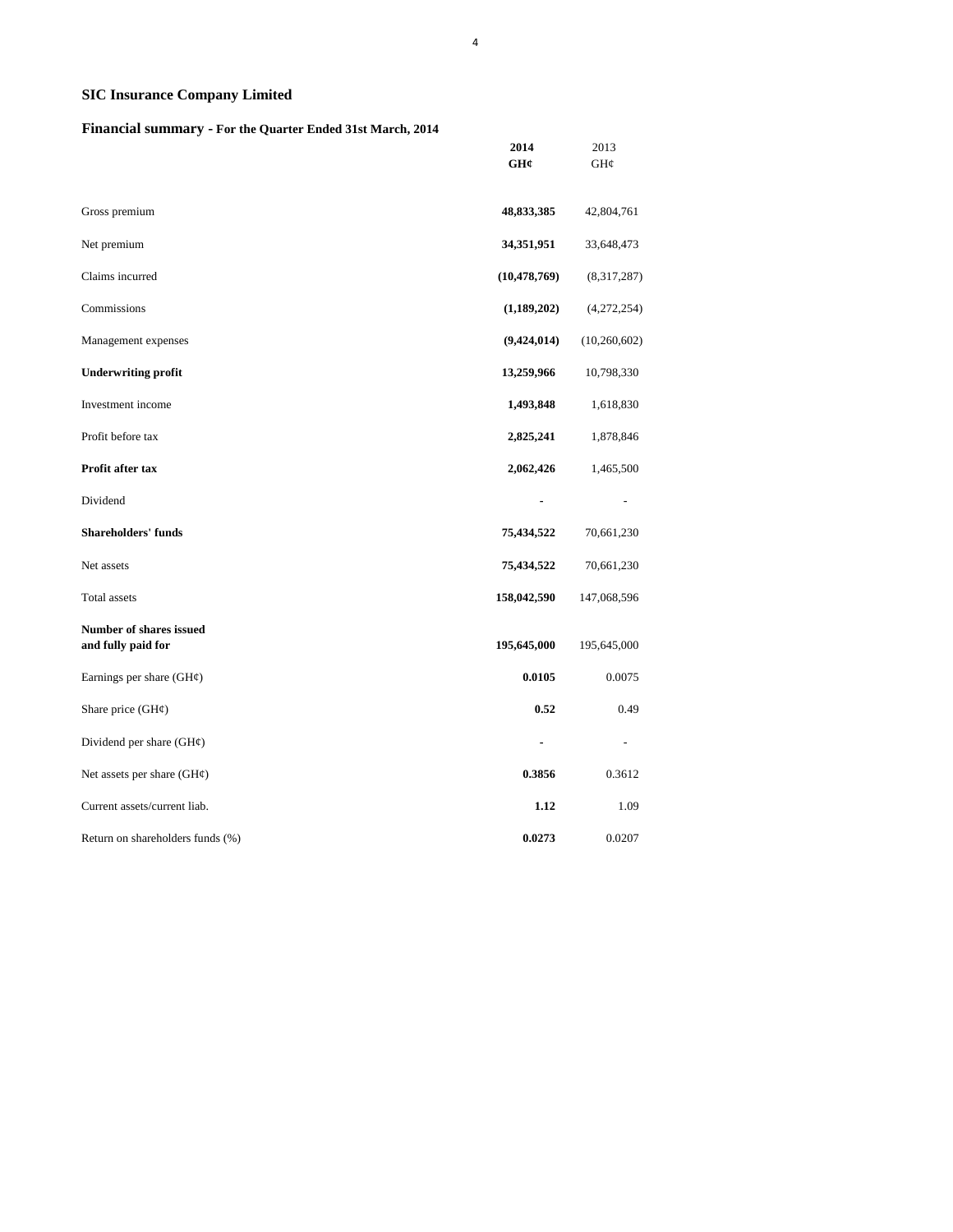## **Statement of directors' responsibilities**

The Ghana Companies Act 1963 (Act 179) requires the directors to prepare financial statements for each quarter which give a true and fair view of the state of affairs of the company at the end of the quarter and of the profit or loss of the company for that quarter.

The directors believe that in preparing the financial statements, they have used appropriate accounting policies, consistently applied and supported by reasonable and prudent judgements and estimates and that all international accounting standards which they consider to be appropriate have been followed.

The directors are responsible for ensuring that the company keeps accounting records which disclose with reasonable accuracy the financial position of the company and which enable them to ensure that the financial statements comply with the Companies Act, 1963 (Act 179) and Insurance Act 2007 (Act 724).

They are also responsible for taking such steps as are reasonable to safeguard the assets of the company and to prevent and detect fraud and other irregularities.

The above statements which should be read in conjunction with the statement of the auditors responsibilities on page 6 is made with a view to distinguishing for shareholders the respective responsibilities of the directors and the auditors in relation to the financial statements.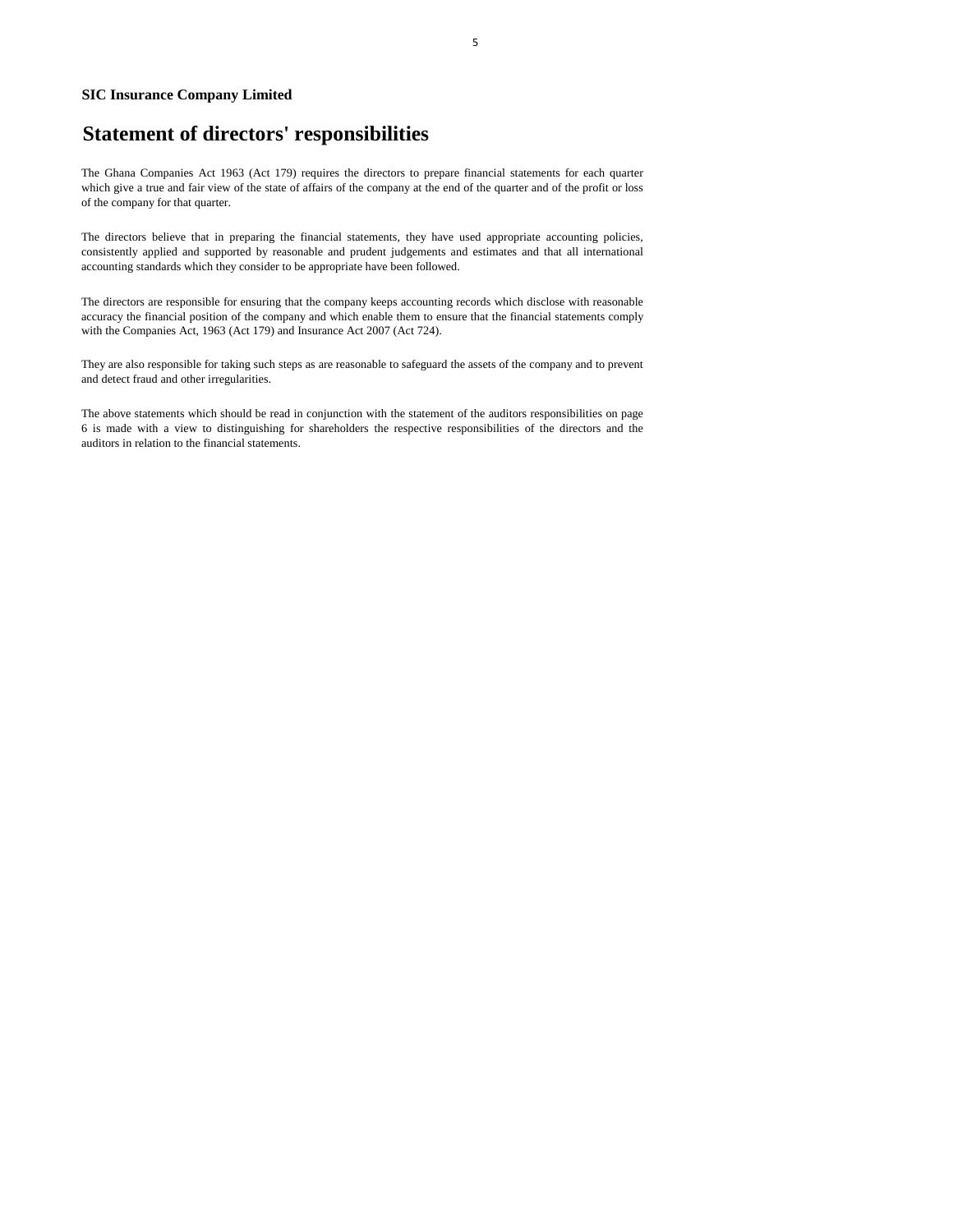## **Independent auditors' report**

## **To the members of SIC Insurance Company Limited**

These financial statements as at 31st March 2014 and set out on pages 7 - 39, which have being preapared on the basis of the International Financial Reporting Standrds (IFRS) on pages 11 to 25 and other explanatory notes as set out on pages 26 to 39 **are not audited,** but interim audit shall be carried out after September 2014 and Final Audit carried out after 31st December 2014.

### **Directors' responsibility for the financial statements**

The Directors are responsible for the preparation and fair presentation of these financial statements in accordance with the Companies Act 1963 ( Act 179) and the Insurance Act 2006 (Act 742) and the International Fianacial Reporting Standards (IFRS). These responsibilities include; designing, implementing and maintaining internal controls relevant to the presentation of Financial statements that are free from material misstatements, whether due to fraud or error; selecting and applying appropraite accounting policies; and making accounting estimates that are reasonable in the circumstances.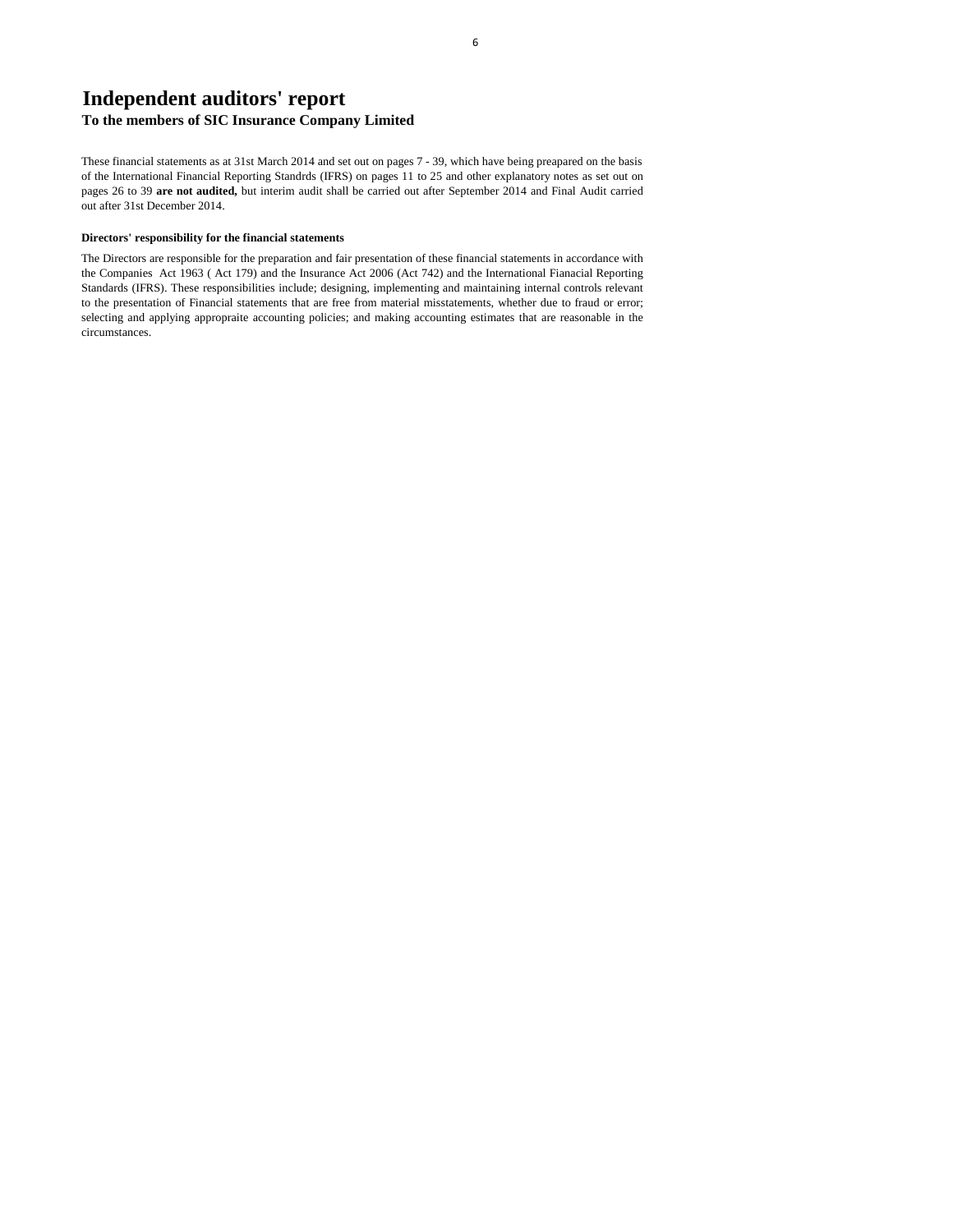## **Statement of Comprehensive Income**

**For the Quarter ended 31 March, 2014**

|                                        | <b>Note</b> | 2014<br>GH¢    | 2013<br>GH¢         |
|----------------------------------------|-------------|----------------|---------------------|
| Gross premium                          | 6           | 48,833,385     | 42,804,761          |
| Less: Re-insurance                     | 7           | (14, 481, 434) | (9,156,288)         |
| Net premium                            |             | 34,351,951     | 33,648,473          |
| Claims incurred                        | 8           | (10, 478, 769) | (8,317,287)         |
| Commissions                            | 9           | (1,189,202)    | (4,272,254)         |
| Management expenses                    | 10          | (9,424,014)    | (10, 260, 602)      |
| <b>Underwriting profit</b>             |             | 13,259,966     | 10,798,330          |
| Investment income                      | 11          | 1,493,848      | 1,618,830           |
| Other income                           | 12          | 1,169,041      | 526,931             |
| <b>Finance Cost</b>                    |             | (181,790)      |                     |
| Profit Before Tax and exceptional item |             | 15,741,065     | <br>12,944,091      |
| Exceptional Item - Bad Debts Write off |             | (12, 915, 824) | (9,851,030)         |
| <b>Restructuring Expenses</b>          |             |                | (1,214,215)         |
| Profit before tax                      |             |                | 2,825,241 1,878,846 |
| Taxation                               | 18(c)       | (621, 553)     | (413, 346)          |
| National Stabilization Levy            | 18(c)       | (141, 262)     |                     |
| Profit after tax transferred to        |             |                |                     |
| <b>Income surplus account</b>          |             | 2,062,426      | 1,465,500           |
| <b>Basic earnings per share</b>        | 13          | 0.0105         | 0.0075              |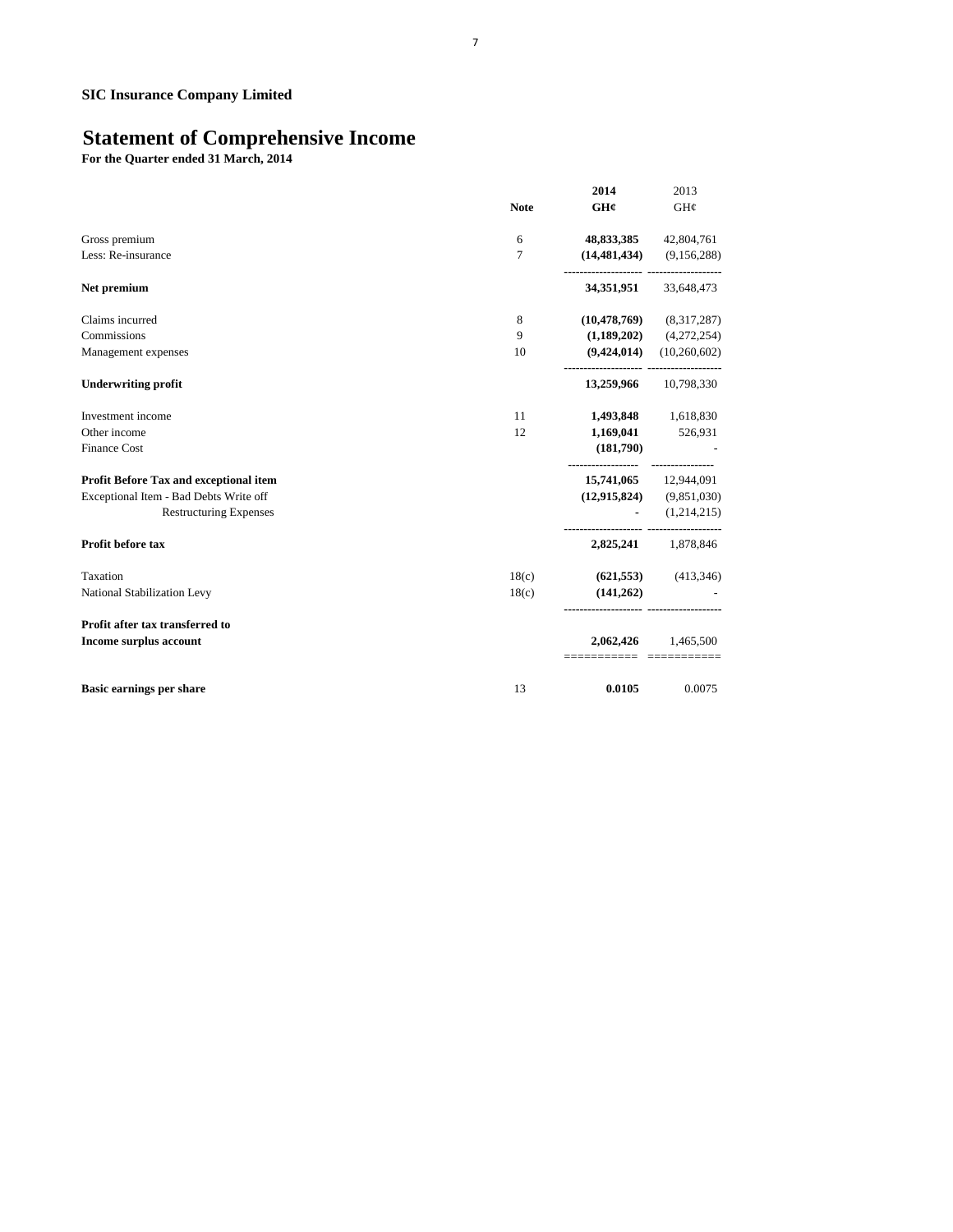## **Statement of changes in shareholders funds**

**As at the quarter ended 31 March 2014**

|                                        |            | Income        |             |           |               |            |
|----------------------------------------|------------|---------------|-------------|-----------|---------------|------------|
|                                        | Stated     | surplus       | Contingency | Capital   | Available-for |            |
|                                        | capital    | account       | reserves    | surplus   | sale reserves | Total      |
|                                        | GH¢        | GH¢           | GH¢         | GH¢       | GH¢           | GH¢        |
| Bal. at 1 Jan. 2013                    | 25,000,000 | 6,358,503     | 17,862,492  | 9,316,952 | 9,065,056     | 67,603,003 |
| Total recognised income & exp.         |            | 1,465,500     |             |           |               | 1,465,500  |
| Valuation gain on tangible assets      |            |               |             |           |               |            |
| Net gain on available-for-sale invest. |            |               |             |           | 1,592,727     | 1,592,727  |
| Transfer (from)/to reserve             |            | (1, 284, 143) | 1,284,143   |           |               |            |
| Transfer to equity holders             |            |               |             |           |               |            |
| Bal. at 31 Mar 2013                    | 25,000,000 | 6,539,860     | 19,146,635  | 9,316,952 | 10,657,783    | 70,661,230 |
| Balance at 1 January 2014              | 25,000,000 | 4,007,703     | 20,807,915  | 9,316,952 | 14,239,526    | 73,372,096 |
| Total recognised income & exp.         |            | 2,062,426     |             |           |               | 2,062,426  |
| Transfer (from)/to reserve             |            | (1,465,002)   | 1,465,002   |           |               |            |
| Net gain on available-for-sale invest. |            |               |             |           |               |            |
| Transfer to equity holders             |            |               |             |           |               |            |
| Bal. at 31 March 2014                  | 25,000,000 | 4,605,127     | 22,272,917  | 9,316,952 | 14,239,526    | 75,434,522 |
|                                        |            |               |             |           |               |            |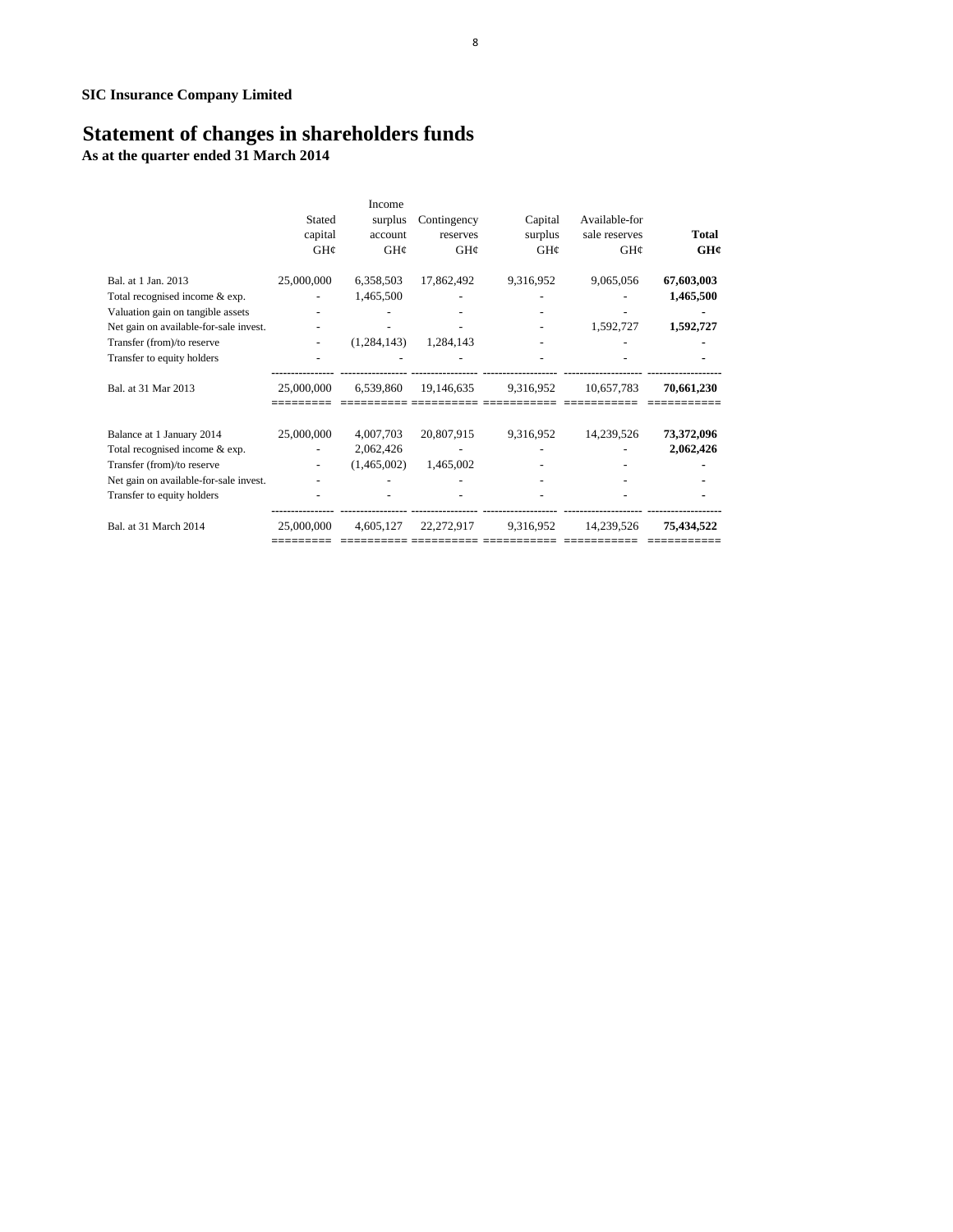## **Statement of Financial Position**

**As at 31 March, 2014**

|                                         | <b>Note</b>     | 2014         | 2013         |
|-----------------------------------------|-----------------|--------------|--------------|
|                                         |                 | GH¢          | GH¢          |
| Stated capital                          | 19              | 25,000,000   | 25,000,000   |
| Capital surplus                         | 20              | 9,316,952    | 9,316,952    |
| Income surplus                          |                 | 4,605,127    | 6,539,860    |
| Contingency reserve                     | 21              | 22,272,917   | 19,146,635   |
| Available-for-sale reserve              | 22              | 14,239,526   | 10,657,783   |
| <b>Shareholders funds</b>               |                 | 75,434,522   | 70,661,230   |
| <b>Represented by:</b>                  |                 |              |              |
| Property, plant and equipment           | 23              | 20,046,742   | 20,560,863   |
| Investment properties                   | 24              | 6,085,128    | 6,085,128    |
| Intangible assets                       | 25              | 526,039      | 428,842      |
| Long term investments                   | 26              | 34,730,653   | 32,903,291   |
| Investment in subsidiary                | 27              | 1,585,715    | 1,865,492    |
| Investment in associates                | 28              | 5,073,215    | 5,073,215    |
|                                         |                 | 68,047,491   | 66,916,831   |
| <b>Current assets</b>                   |                 |              |              |
| Short term investments                  | 29              | 16,036,989   | 9,702,287    |
| Lease deposit                           | 30              | 281,062      | 341,692      |
| Trade & other receivables               | 31              | 41,366,433   | 51,838,165   |
| Inventories                             |                 | 627,812      | 559,204      |
| Unearned reinsurance premium            |                 | 21,431,078   | 7,226,562    |
| Cash and bank balances                  | 34a             | 10,251,726   | 10,483,855   |
| <b>Total current assets</b>             |                 | 89,995,099   | 80, 151, 765 |
| <b>Current liabilities</b>              |                 |              |              |
| <b>Bank Overdraft</b>                   | 34b             | 2,856,785    | 6,945,972    |
| Unearned premium                        | 5               | 44,045,005   | 33,605,452   |
| Outstanding claims                      | 8               | 13,506,953   | 9,908,812    |
| Trade & other payables                  | 32              | 17, 132, 260 | 20,607,001   |
| Taxation                                | 18(a,b)         | 2,232,122    | 2,133,946    |
| Dividends                               |                 | ٠            | ٠            |
| Other current financial liabilities     | 33              | 269,891      | 350,385      |
| <b>Total current liabilities</b>        |                 | 80,043,016   | 73,551,569   |
| Net current assets                      |                 | 9,952,083    | 6,600,196    |
| Other non-current financial liabilities | 33              |              |              |
| Deferred tax                            | 18 <sub>d</sub> | (2,565,054)  | (2,855,799)  |
| <b>Total non-current liabilities</b>    |                 | (2,565,054)  | (2,855,799)  |
| Net assets                              |                 | 75,434,522   | 70,661,230   |
|                                         |                 |              |              |

*Dr. Sydney Y. Laryea Mrs. Doris Awo Nkani* **Director Managing Director**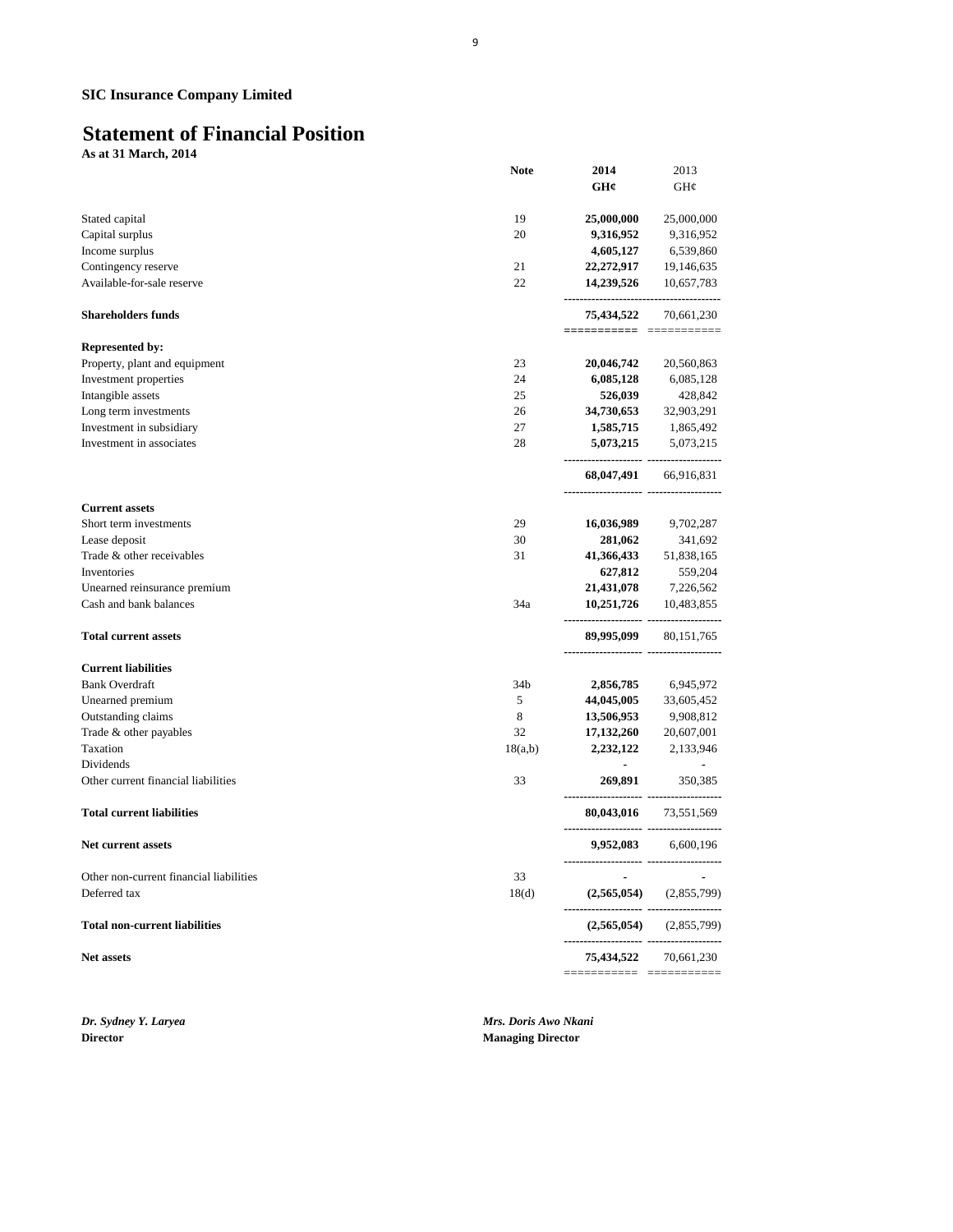## **Statement of Cash flow Position**

**For the Quarter ended 31 March, 2014**

|                                                             |             | 2014                                   | 2013                               |
|-------------------------------------------------------------|-------------|----------------------------------------|------------------------------------|
| <b>Operating activities</b>                                 | <b>Note</b> | GH¢                                    | GH¢                                |
| Operating profit                                            |             | 2,825,241                              | 1,878,847                          |
|                                                             |             | 2,825,241                              | 1,878,847                          |
| Adjustment to reconcile profit before tax to net cash flows |             |                                        |                                    |
| Non-cash:                                                   |             |                                        |                                    |
| Depreciation                                                |             | 282,210                                | 362,847                            |
| Amortisation                                                |             | 51,131                                 | 92,896                             |
| Profit on disposal of property, plant & equipment           |             | (25,746)                               | (88, 232)                          |
| Available-for-sale reserves                                 |             | 3,861,520                              | 4,870,896                          |
| <b>Interest Received</b>                                    |             | (37,993)                               | (148, 550)                         |
| Dividend Received                                           |             | (1,455,855)                            | (1,470,280)                        |
| Working capital adjustments:                                |             |                                        |                                    |
| (Decrease)/Increase in provision for unearned premium       |             | 10,439,553                             | 8,976,573                          |
| Decrease/(Increase) in receivables                          |             | 10,471,733                             | (14, 143, 363)                     |
| Decrease/(Increase) in inventories                          |             | (68, 608)                              | (195, 275)                         |
| Decrease/(Increase) in Unearned reinsurance Premium         |             | (14,204,516)                           | 6,184,581                          |
| (Decrease)/Increase in trade & other payables               |             | (3,474,741)                            | (6,186,667)                        |
| (Decrease)/increase in provision of claims                  |             | 3,598,141                              | 4,662,394                          |
| (Decrease)/increase in lease obligations                    |             | (80, 494)                              | (264, 102)                         |
| Decrease/(Increase) in lease deposits                       |             | 60,630                                 | 656,536                            |
| Tax paid                                                    |             | (135,890)                              | (2,100,238)                        |
| Net cash used in operating activities                       |             | 12,106,316                             | 3,088,863                          |
|                                                             |             | ----------------- -------------------- |                                    |
| <b>Investing activities</b>                                 |             |                                        |                                    |
| Acquisition of property, plant and equipment                |             | 282,210                                | (246, 108)                         |
| Acquisition of Intangible assets                            |             | 51,131                                 | (39, 287)                          |
| Dividend received                                           |             | 1,455,855                              | 1,470,280                          |
| Interest received                                           |             | 37,993                                 | 148,550                            |
| Proceeds from sale of property, plant and equipment         |             | 25,746                                 | 88,232                             |
| (Purchase)/Redemption of long term investments              |             | (3,767,490)                            | (2,062,326)                        |
| Net cash used/flow from investing activities                |             |                                        | $(1,914,557)$ $(640,659)$          |
|                                                             |             |                                        |                                    |
| <b>Financing activities</b>                                 |             |                                        |                                    |
| Investment in subsidiary                                    |             |                                        |                                    |
| Investment in associated company                            |             |                                        |                                    |
| Dividend paid                                               |             |                                        |                                    |
| Net cash used in servicing of finance                       |             |                                        |                                    |
|                                                             |             |                                        |                                    |
| Changes in cash and cash equivalent                         |             | 10,191,759                             | 2,448,204                          |
| Balance as at 1 January                                     |             | 13,240,170                             | 10,791,966                         |
| Cash & Cash equivalent at 31 March                          |             |                                        | 23,431,929 13,240,170              |
| Analysis of changes in cash and cash equivalent             |             | =========== ==========                 |                                    |
|                                                             |             |                                        |                                    |
| Cash and bank                                               |             | 10,251,726                             | 10,483,855                         |
| <b>Bank Overdraft</b>                                       |             | (2,856,785)                            | (6,945,972)                        |
| Short term investments                                      |             | 16,036,989                             | 9,702,287                          |
|                                                             | 36          |                                        | . <b></b><br>23,431,929 13,240,170 |
|                                                             |             | =========== ==========                 |                                    |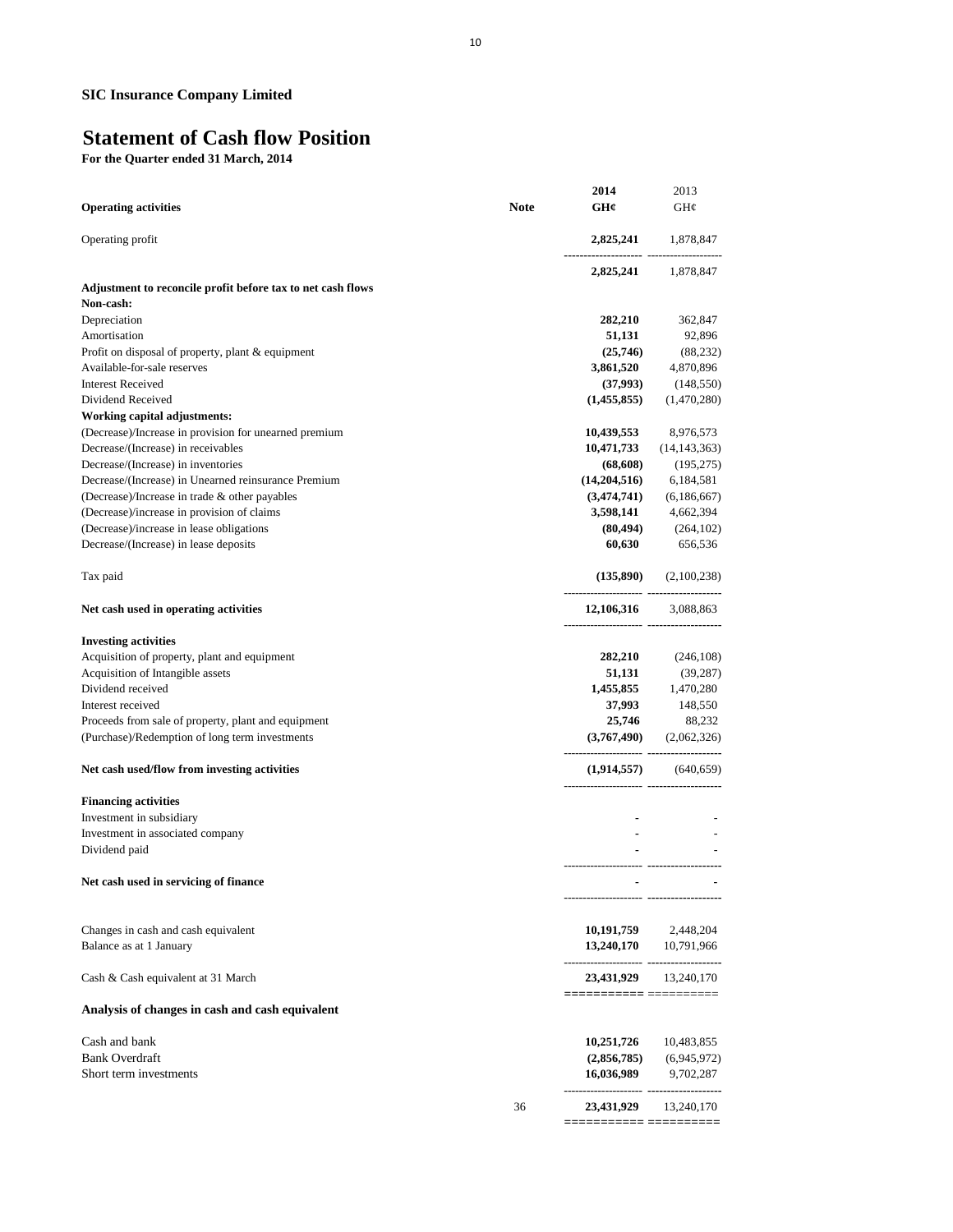## **Notes to the financial statements**

**For the Quarter ended 31 March, 2014**

### **1. Reporting Entity**

SIC Insurance Company Limited underwrite non-life insurance risks, The company also issues a diversified portfolio of investment services to provide its customers with asset management solutions for their savings and retirement needs as well as undertaking brokerage services. The Company is a limited liability company incorporated and domiciled in Ghana, with its registered office at Nyemitei House 28/29 Ring Road East Osu-Accra. SIC Insurance Company Limited has a primary listing on the Ghana Stock Exchange.

#### **2. Basis of preparation**

### **(a) Statement of compliance**

The financial statements are prepared in compliance with International Financial Reporting Standards (IFRS) and Interpretations of those Standards, as adopted by the International Accounting Standards Board and applicable legislation. These are the company's first set of financial statements prepared in accordance with IFRS and IFRS 1 has been applied. In accordance with the transitional requirements of these standards, the company has provided full comparative information.

The following accounting standards, interpretations and amendments to published accounting standards that impact the operations of the company were adopted:

IFRS 1 First time adoption of IFRS; IFRS 4 Insurance contracts; IFRS 7 Financial Instruments: Disclosures (effective 1 January 2007) IAS 1 (Revised), Presentation of financial statements (added disclosures about an entity's capital and other disclosures) IAS 14 Segment reporting; IAS 16 Property, plant and equipment; IAS 17 Leases; IAS 18 Revenue; IAS19 (Amendment), Employee benefits IAS 21 (Amendment), The effects of changes in foreign exchange rates; IAS 24 (Amendment), Related party disclosures; IAS 32 (Amendment), Financial instruments: disclosure and presentation; IAS 36 Impairment of assets; IAS 37 Provisions, contingent liabilities and contingent assets; IAS 38 Intangible assets; IAS 39 (Amendment), Financial instruments: recognition and measurement; and

IAS 40 Investment properties.

### **(b) Basis of measurement**

The financial statements have been prepared on the historical cost basis except for available-for-sale financial assets are measured at fair value, financial assets held at fair value through profit and loss, investment property is measured at fair value, retirement benefit obligations and other long term employee benefit are measured at net present value, financial assets and liabilities initially recognised at fair value.

#### **(c) Use of estimates and judgement**

The preparation of financial statements in conformity with IFRS requires management to make judgements, estimates and assumptions that affect the application of accounting policies and the reported amounts of assets, liabilities, income and expenses. Actual results may differ from these estimates. Estimates and underlying assumptions are reviewed on an ongoing basis. Revisions to accounting estimates are recognised in the period in which the estimate is revised if the revision affects only that period or in the period of the revision and the future periods if the revision affects both current and future periods.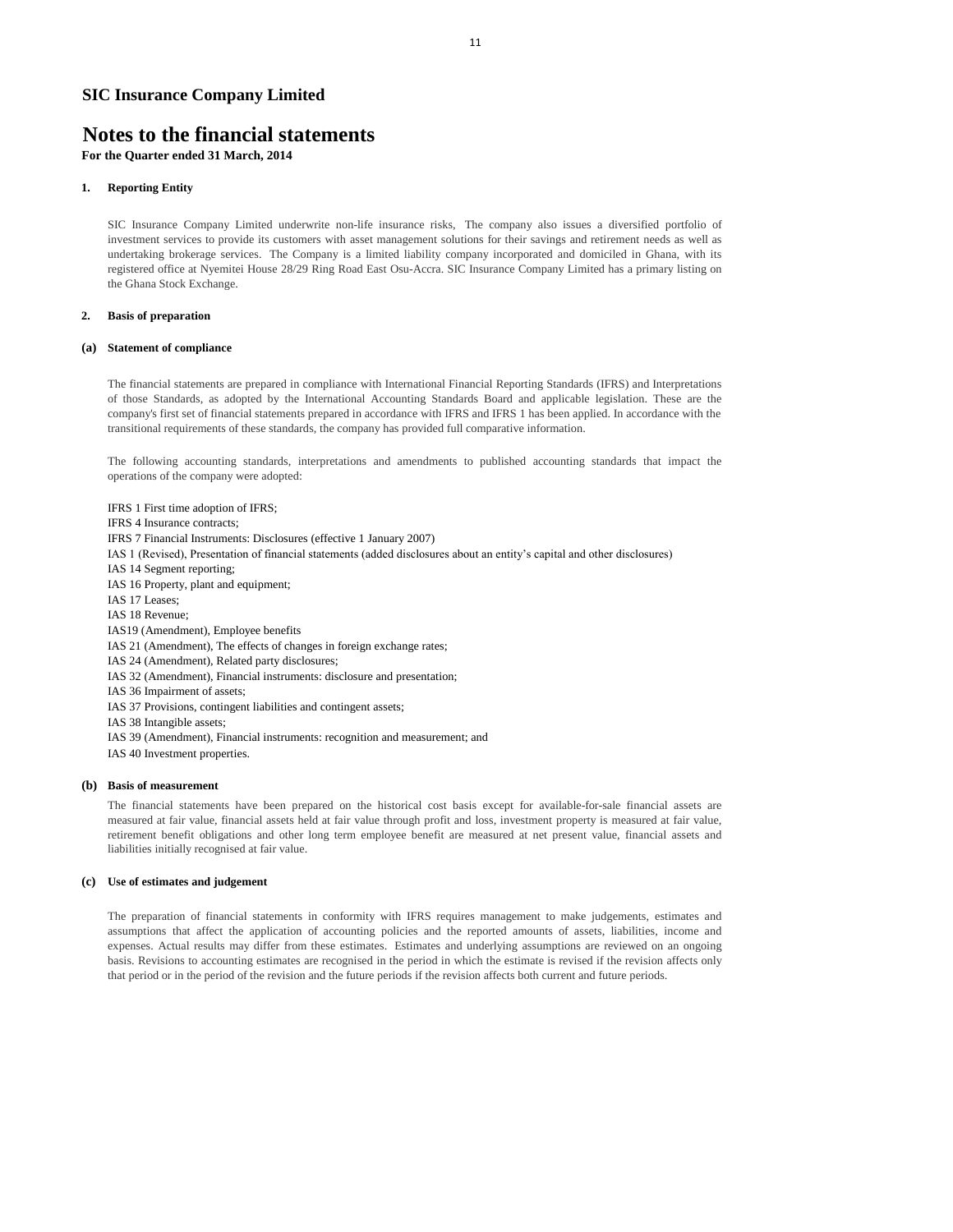## **Notes to the financial statements**

**For the Quarter ended 31 March, 2014**

### **3. Significant accounting policies**

The accounting policies set out below have been applied consistently to all periods presented in these financial statements by the company:

## **(a) Consolidation**

#### i). *Subsidiaries:*

Subsidiaries are all entities over which the company has the power to govern the financial and operating policies generally accompanying a shareholding of more than one half of the voting rights. The existence and effect of potential voting rights that are currently exercisable or convertible are considered when assessing whether the company controls another entity. Subsidiaries are fully consolidated from the date on which control is transferred to the company. They are de-consolidated from the date on which control ceases.

The company uses the purchase method of accounting to account for the acquisition of subsidiaries. The cost of an acquisition is measured as the fair value of the assets given, equity instruments issued and liabilities incurred or assumed at the date of exchange, plus costs directly attributable to the acquisition. Identifiable assets acquired and liabilities and contingent liabilities assumed in a business combination are measured initially at their fair values at the acquisition date, irrespective of the extent of any minority interest. The excess of the cost of acquisition over the fair value of the company's share of the identifiable net assets acquired is recorded as goodwill. If the cost of acquisition is less than the fair value of the net assets of the subsidiary acquired, the difference is recognised directly in the income statement.

Intra-company transactions, balances and unrealised gains on intra-company transactions are eliminated. Unrealised losses are also eliminated unless the transaction provides evidence of an impairment of the asset transferred. Subsidiaries' accounting policies have been changed where necessary to ensure consistency with the policies adopted by the company.

#### ii). *Associates:*

Associates are all entities over which the company has significant influence but not control, generally accompanying a shareholding of between 20% and 50% of the voting rights. Investments in associates are accounted for by the equity method of accounting and are initially recognised at cost. The company's investment in associates includes goodwill (net of any accumulated impairment loss) identified on acquisition (see Note 29).

The company's share of its associates' post-acquisition profits or losses is recognised in the income statement, and its share of post-acquisition movements in reserves is recognised in reserves. The cumulative post-acquisition movements are adjusted against the carrying amount of the investment. When the company's share of losses in an associate equals or exceeds its interest in the associate, including any other unsecured receivables, the company does not recognise further losses, unless it has incurred obligations or made payments on behalf of the associate.

Unrealised gains on transactions between the company and its associates are eliminated to the extent of the company's interest in the associates. Unrealised losses are also eliminated unless the transaction provides evidence of an impairment of the asset transferred. Associates' accounting policies have been changed where necessary to ensure consistency with the policies adopted by the company.

#### **(b) Segment reporting**

A business segment is a company of assets and operations engaged in providing products or services that are subject to risks and returns that are different from those of other business segments. A geographical segment is engaged in providing products or services within a particular economic environment that are subject to risks and return that are different from those of segments operating in other economic environments.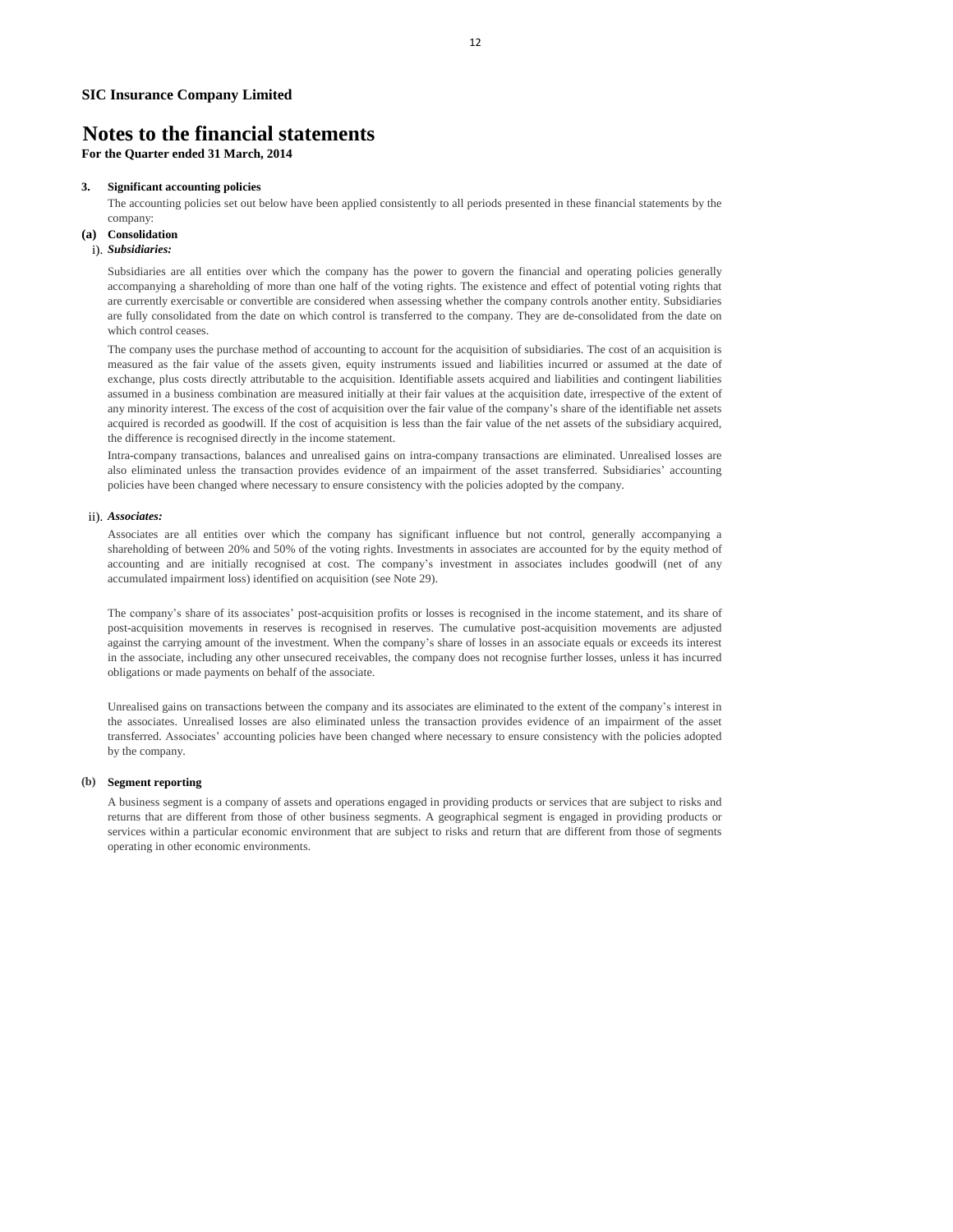## **Notes to the financial statements**

## **For the Quarter ended 31 March, 2014**

#### **(c) Foreign currency translation**

#### i). *Functional and presentation currency:*

Items included in the financial statements of the company are measured using the currency of the primary economic environment in which the entity operates (the 'functional currency'). The financial statements are presented in thousands of cedis, which is the company's presentation currency.

#### ii). *Transactions and balances:*

Foreign currency transactions are translated into the functional currency using the exchange rates prevailing at the dates of the transactions. Foreign exchange gains and losses resulting from the settlement of such transactions and from the translation at yearend exchange rates of monetary assets and liabilities denominated in foreign currencies are recognised in the income statement, except when deferred in equity as qualifying cash flow hedges and qualifying net investment hedges.

Translation differences on non-monetary items, such as equities held at fair value through profit or loss, are reported as part of the fair value gain or loss. Translation differences on non-monetary items, such as equities classified as available-for-sale financial assets, are included in the fair value reserve in equity.

#### iii). *Exchange differences*

The results and financial position of the company's functional currency which is not different from the presentation currency are translated into the presentation currency as follows:

(i) assets and liabilities for each balance sheet presented are translated at the closing rate at the date of that balance sheet;

(ii) income and expenses for each income statement are translated at average exchange rates (unless this average is not a reasonable approximation of the cumulative effect of the rates prevailing on the transaction dates, in which case income and expenses are translated at the dates of the transactions); and

(iii) all resulting exchange differences are recognised as a separate component of equity.

Exchange differences arising from the translation of the net investment and of borrowings and other currency instruments designated as hedges of such investments, are taken to shareholders' equity.

#### **(d) Property, plant and equipment**

Land and buildings comprise mainly outlets and offices occupied by the company. Land and buildings are shown at fair value, based on periodic, but at least triennial, valuations by external independent appraisers, less subsequent depreciation for buildings. Any accumulated depreciation at the date of revaluation is eliminated against the gross carrying amount of the asset, and the net amount is restated to the revalued amount of the asset. All other property, plant and equipment are stated at historical cost less depreciation. Historical cost includes expenditure that is directly attributable to the acquisition of the items. Cost may also include transfers from equity of any gains/losses on qualifying cash flow hedges of foreign currency purchases of property, plant and equipment.

Subsequent costs are included in the asset's carrying amount or recognised as a separate asset, as appropriate, only when it is probable that future economic benefits associated with the item will flow to the company and the cost of the item can be measured reliably. All other repairs and maintenance are charged to the income statement during the financial period in which they are incurred.

Increases in the carrying amount arising on revaluation of land and buildings are credited to the revaluation surplus in shareholders' equity. Decreases that offset previous increases of the same asset are charged against fair value reserves directly in equity; all other decreases are charged to the income statement. Each year, the difference between depreciation based on the revalued carrying amount of the asset charged to the income statement and depreciation based on the asset's original cost, net of any related deferred income tax, is transferred from the revaluation surplus to retained earnings.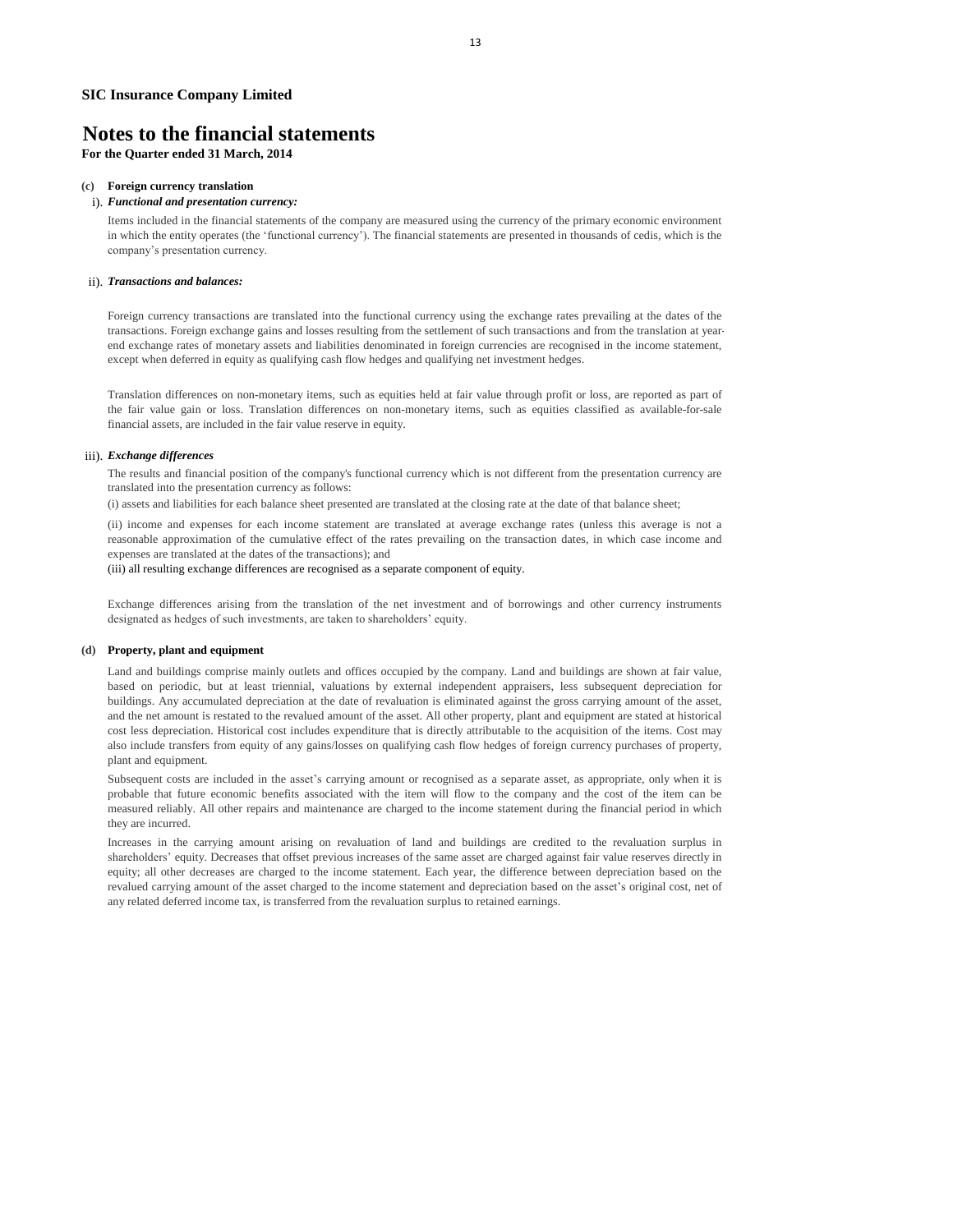## **Notes to the financial statements**

### **For the Quarter ended 31 March, 2014**

Land is not depreciated. Depreciation on other assets is calculated using the straight-line method to allocate their cost or revalued amounts to their residual values over their estimated useful lives, as follows:

| Motor vehicles      | 20%  | per annum         |
|---------------------|------|-------------------|
| Office furniture    | 10%  | $^{\prime\prime}$ |
| Household furniture | 20%  | $^{\prime\prime}$ |
| Freehold buildings  | 1.0% | $^{\prime\prime}$ |
| Office equipment    | 20%  | $^{\prime}$       |
| Computers           | 25%  | $^{\prime\prime}$ |

Leasehold properties are amortised over the life of the lease.

The assets' residual values and useful lives are reviewed at each balance sheet date and adjusted if appropriate.

Gains and losses on disposals are determined by comparing proceeds with carrying amount. These are included in the income statement. When revalued assets are sold, the amounts included in the revaluation surplus are transferred to retained earnings.

#### **(e) Investment properties**

Property held for long-term rental yields that is not occupied by the departments of the company is classified as investment property.

Investment property comprises freehold land and buildings. It is carried at fair value. Fair value is based on active market prices, adjusted, if necessary, for any difference in the nature, location or condition of the specific asset. If this information is not available, the company uses alternative valuation methods such as discounted cash flow projections or recent prices on less active markets. These valuations are reviewed annually by an independent valuation expert. Investment property that is being redeveloped for continuing use as investment property, or for which the market has become less active, continues to be measured at fair value.

#### Changes in fair values are recorded in the income statement.

Property located on land that is held under operating lease is classified as investment property as long as it is held for long-term rental yields and is not occupied by the company. The initial cost of the property is the lower of the fair value of the property and the present value of the minimum lease payments. The property is carried at fair value after initial recognition.

If an investment property becomes owner-occupied, it is reclassified as property, plant and equipment, and its fair value at the date of reclassification becomes its cost for subsequent accounting purposes.

If an item of property, plant and equipment becomes an investment property because its use has changed, any difference arising between the carrying amount and the fair value of this item at the date of transfer is recognised in equity as a revaluation of property, plant and equipment. However, if a fair value gain reverses a previous impairment loss, the gain is recognised in the income statement. Upon the disposal of such investment property, any surplus previously recorded in equity is transferred to retained earnings; the transfer is not made through the income statement.

#### **(f) Investment**

The company classifies its investments into the following categories: financial assets at fair value through profit or loss, loans and receivables, held-to-maturity financial assets and available-for-sale financial assets. The classification depends on the purpose for which the investments were acquired. Management determines the classification of its investments at initial recognition and reevaluates this at every reporting date.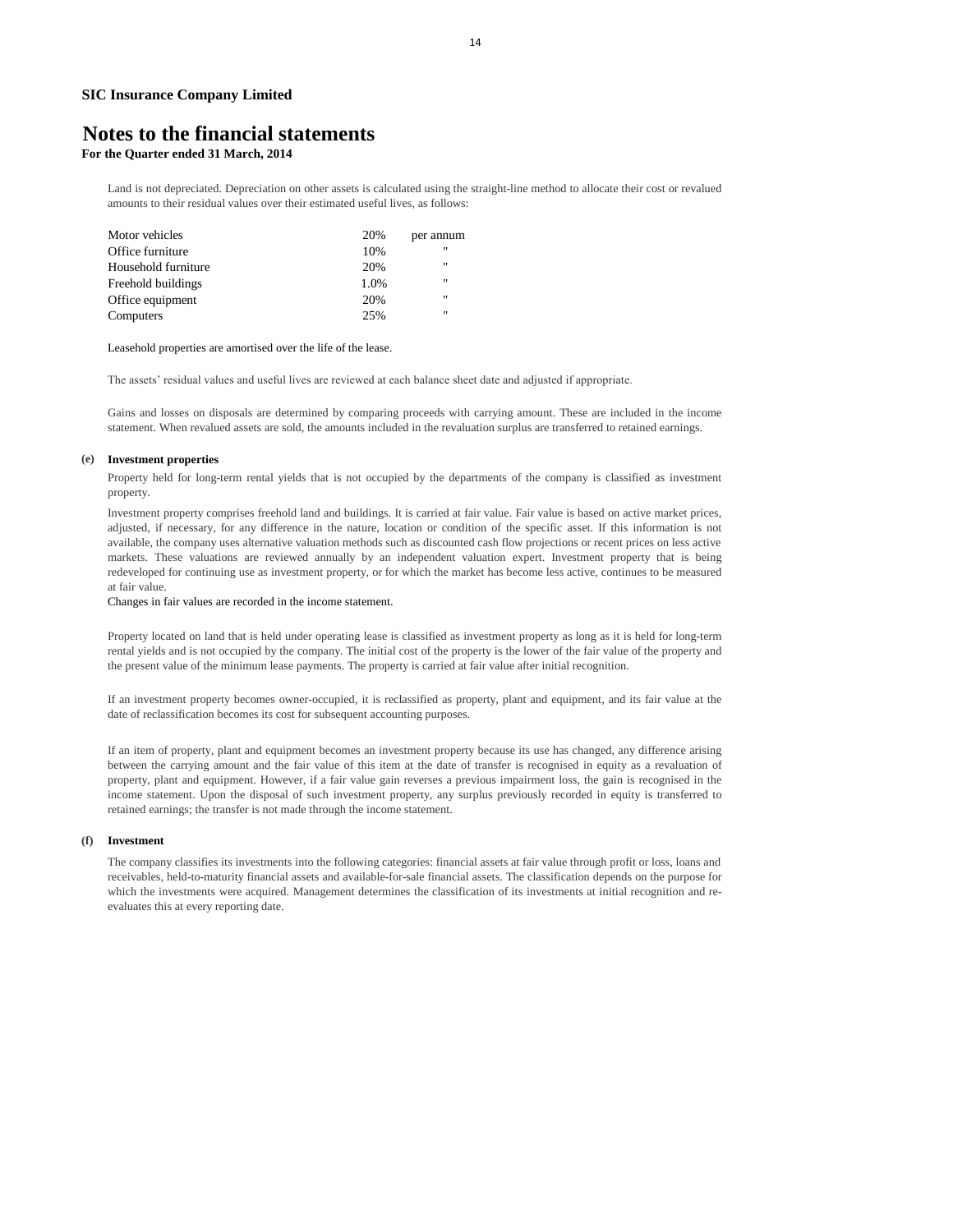## **Notes to the financial statements**

### **For the Quarter ended 31 March, 2014**

#### i). *Financial assets at fair value through income:*

This category has two sub-categories: financial assets held for trading and those designated at fair value through profit or loss at inception. A financial asset is classified into this category at inception if acquired principally for the purpose of selling in the short term, if it forms part of a portfolio of financial assets in which there is evidence of short term profit-taking, or if so designated by management.

#### ii). *Receivables:*

Receivables are non-derivative financial assets with fixed or determinable payments that are not quoted in an active market other than those that the company intends to sell in the short term or that it has designated as at fair value through income or availablefor-sale. Receivables arising from insurance contracts are also classified in this category and are reviewed for impairment as part of the impairment review of receivables.

#### iii). *Held-to-maturity financial assets:*

Held-to-maturity financial assets are non-derivative financial assets with fixed or determinable payments and fixed maturities –other than those that meet the definition of loans and receivables – that the company's management has the positive intention and ability to hold to maturity.

#### iv). *Available-for-sale financial assets:*

Available-for-sale financial assets are non-derivative financial assets that are either designated in this category or not classified in any of the other categories.

Regular way purchases and sales of investments are recognised on trade date – the date on which the company commits to purchase or sell the asset. Investments are initially recognised at fair value plus, in the case of all financial assets not carried at fair value through profit or loss, transaction costs that are directly attributable to their acquisition. Investments are derecognised when the rights to receive cash flows from the investments have expired or where they have been transferred and the company has also transferred substantially all risks and rewards of ownership.

Available-for-sale financial assets and financial assets at fair value through profit or loss are subsequently carried at fair value. Receivables and held-to-maturity financial assets are carried at amortised cost using the effective interest method. Realised and unrealised gains and losses arising from changes in the fair value of the 'financial assets at fair value through profit or loss' category are included in the income statement in the period in which they arise. Unrealised gains and losses arising from changes in the fair value of non-monetary securities classified as available-for-sale are recognised in equity. When securities classified as available-for-sale are sold or impaired, the accumulated fair value adjustments are included in the income statement as net realised gains/losses on financial assets.

The fair values of quoted investments are based on current bid prices. If the market for a financial asset is not active, the company establishes fair value by using valuation techniques. These include the use of recent arm's length transactions, reference to other instruments that are substantially the same, discounted cash flow analysis and option pricing models.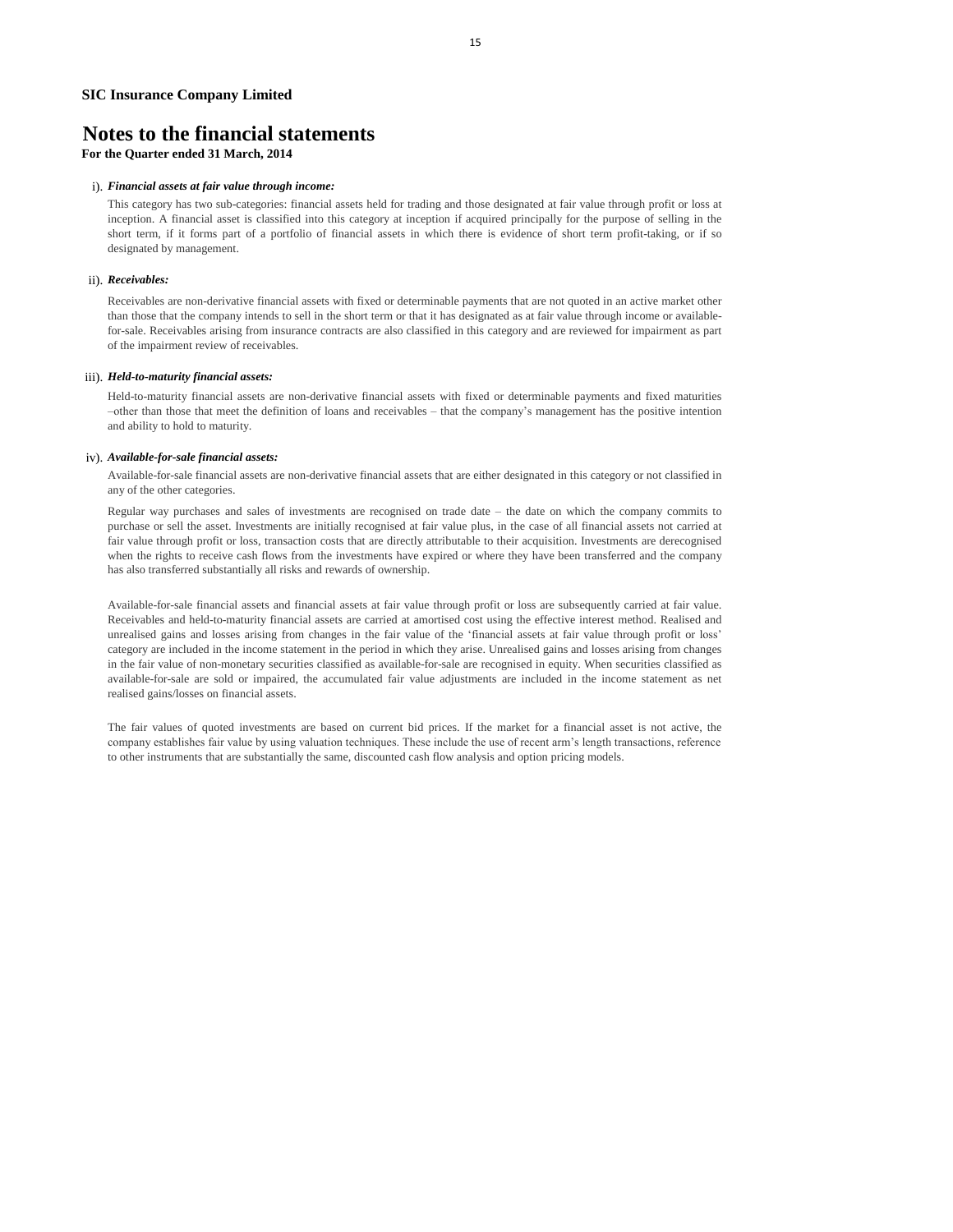## **Notes to the financial statements**

**For the Quarter ended 31 March, 2014**

#### **(g) Impairment of assets**

i). *Financial assets carried at amortised cost:*

The company assesses at each balance sheet date whether there is objective evidence that a financial asset or company of financial assets is impaired. A financial asset or company of financial assets is impaired and impairment losses are incurred only if there is objective evidence of impairment as a result of one or more events that have occurred after the initial recognition of the asset (a 'loss event') and that loss event (or events) has an impact on the estimated future cash flows of the financial asset or company of financial assets that can be reliably estimated. Objective evidence that a financial asset or company of assets is impaired includes observable data that comes to the attention of the company about the following events:

(i) significant financial difficulty of the issuer or debtor;

(ii) a breach of contract, such as a default or delinquency in payments;

(iii) it becoming probable that the issuer or debtor will enter bankruptcy or other financial reorganisation;

(iv) the disappearance of an active market for that financial asset because of financial difficulties; or

assets since the initial recognition of those assets, although the decrease cannot yet be identified with the individual financial assets in the company, including:

• Adverse changes in the payment status of issuers or debtors in the company; or

• National or local economic conditions that correlate with defaults on the assets in the company.

The company first assesses whether objective evidence of impairment exists individually for financial assets that are individually significant. If the company determines that no objective evidence of impairment exists for an individually assessed financial asset, whether significant or not, it includes the asset in a company of financial assets with similar credit risk characteristics and collectively assesses them for impairment. Assets that are individually assessed for impairment and for which an impairment loss is or continues to be recognised are not included in a collective assessment of impairment.

If there is objective evidence that an impairment loss has been incurred on loans and receivables or held-to-maturity investments carried at amortised cost, the amount of the loss is measured as the difference between the asset's carrying amount and the present value of estimated future cash flows (excluding future credit losses that have been incurred) discounted at the financial asset's original effective interest rate. The carrying amount of the asset is reduced through the use of an allowance account and the amount of the loss is recognised in the income statement. If a held-to-maturity investment or a loan has a variable interest rate, the discount rate for measuring any impairment loss is the current effective interest rate determined under contract. As a practical expedient, the company may measure impairment on the basis of an instrument's fair value using an observable market price.

For the purpose of a collective evaluation of impairment, financial assets are companied on the basis of similar credit risk characteristics (i.e., on the basis of the company's grading process that considers asset type, industry, geographical location, pastdue status and other relevant factors). Those characteristics are relevant to the estimation of future cash flows for companies of such assets by being indicative of the issuer's ability to pay all amounts due under the contractual terms of the debt instrument being evaluated. If in a subsequent period, the amount of the impairment loss decreases and the decrease can be related objectively to an event occurring after the impairment was recognised (such as improved credit rating), the previously recognised impairment loss is reversed by adjusting the allowance account. The amount of the reversal is recognised in the income statement.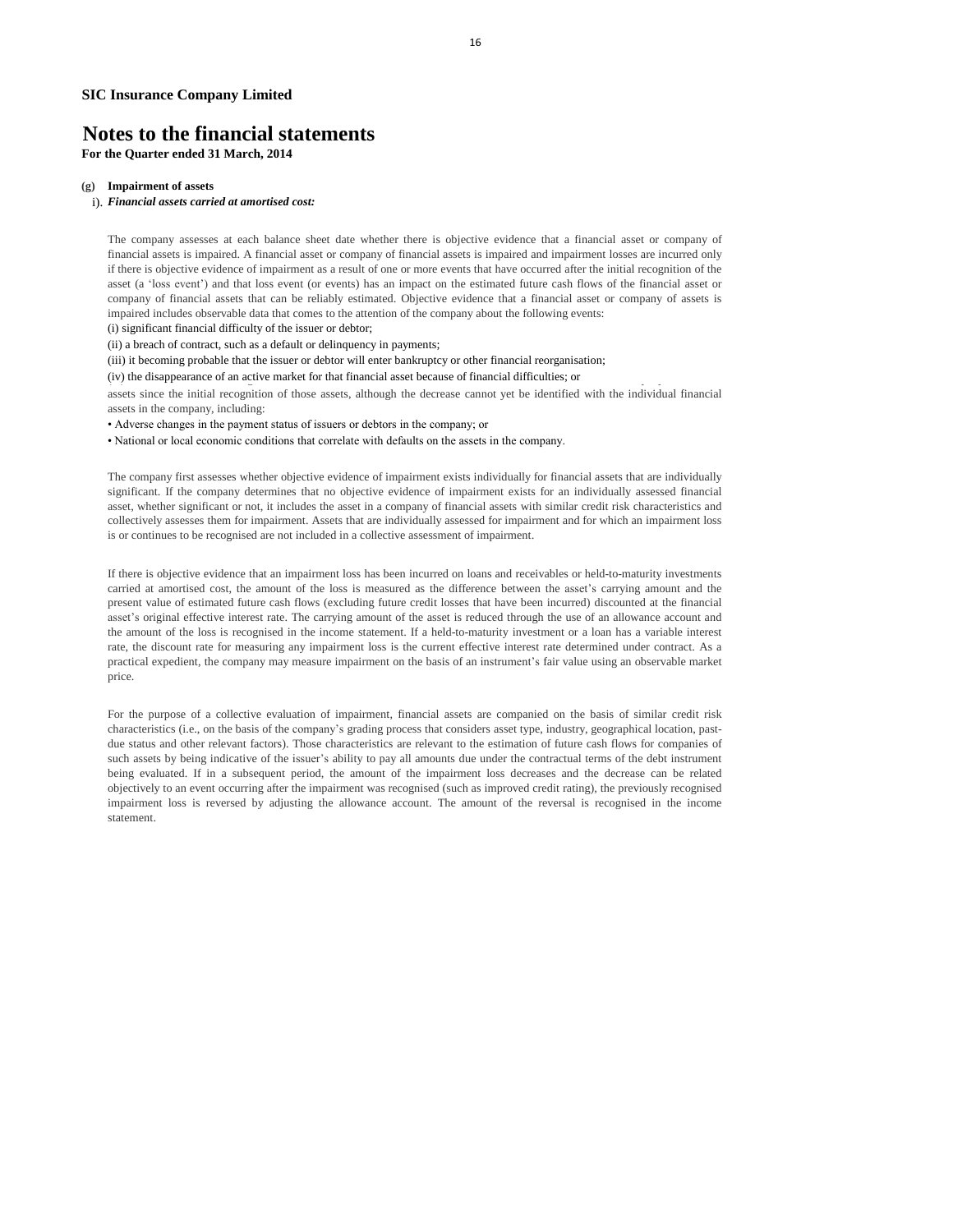## **Notes to the financial statements**

## **For the Quarter ended 31 March, 2014**

#### ii). *Financial assets carried at fair value:*

The company assesses at each balance sheet date whether there is objective evidence that an available-for-sale financial asset is impaired, including in the case of equity investments classified as available for sale, a significant or prolonged decline in the fair value of the security below its cost. If any such evidence exists for available-for-sale financial assets, the cumulative loss – measured as the difference between the acquisition cost and current fair value, less any impairment loss on the financial asset previously recognised in profit or loss – is removed from equity and recognised in the income statement. Impairment losses recognised in the income statement on equity instruments are not subsequently reversed. The impairment loss is reversed through the income statement, if in a subsequent period the fair value of a debt instrument classified as available for sale increases and the increase can be objectively related to an event occurring after the impairment loss was recognised in profit or loss.

#### iii). *Impairment of other non-financial assets:*

Assets that have an indefinite useful life are not subject to amortisation and are tested annually for impairment. Assets that are subject to amortisation are reviewed for impairment whenever events or changes in circumstances indicate that the carrying amount may not be recoverable. An impairment loss is recognised for the amount by which the asset's carrying amount exceeds its recoverable amount. The recoverable amount is the higher of an asset's fair value less costs to sell and value in use. For the purposes of assessing impairment, assets are companied at the lowest levels for which there are separately identifiable cash flows (cash-generating units).

#### **(h) Offsetting financial instruments**

Financial assets and liabilities are offset and the net amount reported in the balance sheet only when there is a legally enforceable right to offset the recognised amounts and there is an intention to settle on a net basis, or to realise the asset and settle the liability simultaneously.

#### **(i) Cash and cash equivalents**

Cash and cash equivalents includes cash in hand, deposits held at call with banks, other short-term highly liquid investments with original maturities of three months or less, and bank overdrafts.

#### **(j) Share capital**

Shares are classified as equity when there is no obligation to transfer cash or other assets. Incremental costs directly attributable to the issue of equity instruments are shown in equity as a deduction from the proceeds, net of tax. Incremental costs directly attributable to the issue of equity instruments as consideration for the acquisition of a business are included in the cost of acquisition.

Where any investor purchases the Company's equity share capital (treasury shares), the consideration paid, including any directly attributable incremental costs (net of income taxes), is deducted from equity attributable to the Company's equity holders. Where such shares are subsequently sold, reissued or otherwise disposed of, any consideration received is included in equity attributable to the Company's equity holders, net of any directly attributable incremental transaction costs and the related income tax effects.

#### **(k) Insurance and investment contracts - classification**

The company issues contracts that transfer insurance risk or financial risk or both.

Insurance contracts are those contracts that transfer significant insurance risk. Such contracts may also transfer financial risk. As a general guideline, the company defines as significant insurance risk the possibility of having to pay benefits on the occurrence of an insured event that are at least 10% more than the benefits payable if the insured event did not occur. Investment contracts are those contracts that transfer financial risk with no significant insurance risk.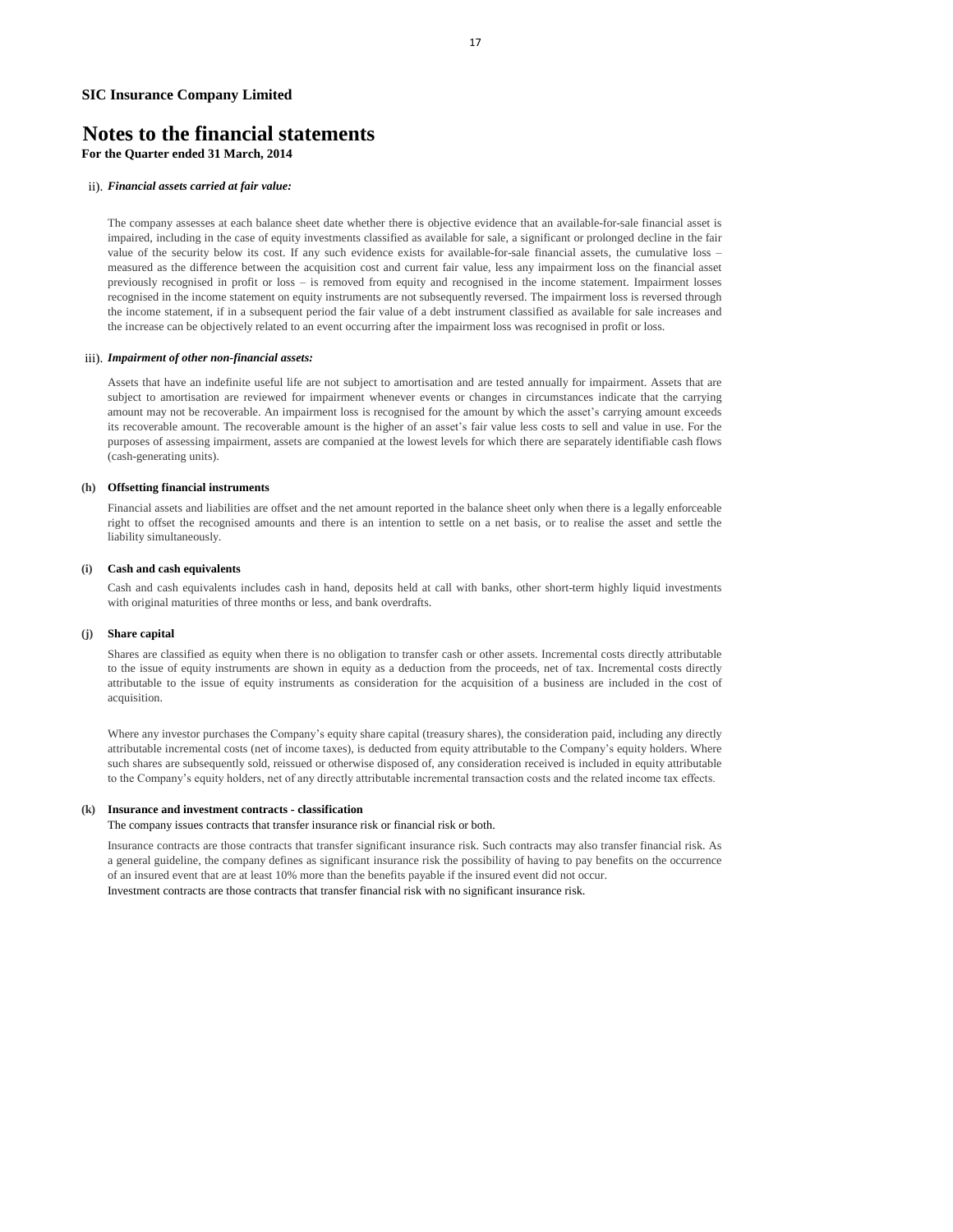## **Notes to the financial statements**

## **For the Quarter ended 31 March, 2014**

#### **(l) Insurance contracts**

#### i). *Recognition and measurement:*

Insurance contracts are classified into four main categories, depending on the duration of risk and whether or not the terms and conditions are fixed.

#### ii). *Short-term insurance contracts*

These contracts are casualty, property and short-duration life insurance contracts.

Casualty insurance contracts protect the company's customers against the risk of causing harm to third parties as a result of their legitimate activities. Damages covered include both contractual and non-contractual events. The typical protection offered is designed for employers who become legally liable to pay compensation to injured employees (employers' liability) and for individual and business customers who become liable to pay compensation to a third party for bodily harm or property damage (public liability).

Property insurance contracts mainly compensate the company's customers for damage suffered to their properties or for the value of property lost. Customers who undertake commercial activities on their premises could also receive compensation for the loss of earnings caused by the inability to use the insured properties in their business activities (business interruption cover).

For all these contracts, premiums are recognised as revenue (earned premiums) proportionally over the period of coverage. The portion of premium received on in-force contracts that relates to unexpired risks at the balance sheet date is reported as the unearned premium liability. Premiums are shown before deduction of commission.

Claims and loss adjustment expenses are charged to income as incurred based on the estimated liability for compensation owed to contract holders or third parties damaged by the contract holders. They include direct and indirect claims settlement costs and arise from events that have occurred up to the balance sheet date even if they have not yet been reported to the company. The company does not discount its liabilities for unpaid claims other than for disability claims. Liabilities for unpaid claims are estimated using the input of assessments for individual cases reported to the company and statistical analyses for the claims incurred but not reported, and to estimate the expected ultimate cost of more complex claims that may be affected by external factors (such as court decisions).

#### iii). *Liability adequacy test:*

At each balance sheet date, liability adequacy tests are performed to ensure the adequacy of the contract liabilities. In performing these tests, current best estimates of future contractual cash flows and claims handling and administration expenses, as well as investment income from the assets backing such liabilities, are used. Any deficiency is immediately charged to profit or loss and by subsequently establishing a provision for losses arising from liability adequacy tests (the unexpired risk provision).

In determining the adequacy on unearned premium, the liability adequacy test on unexpired risk premium was determined by computing the premium unearned on each policy as at 31 March 2014. Liability adequacy test in respect of claims is determined by taking the settled amount for each claim, agreed with the claimant. The sum insured is considered the best test for non-settled claims.

#### iv). *Reinsurance contracts held:*

Contracts entered into by the company with reinsurers under which the company is compensated for losses on one or more contracts issued by the company and that meet the classification requirements for insurance contracts which are classified as reinsurance contracts held. Contracts that do not meet these classification requirements are classified as financial assets. Insurance contracts entered into by the company under which the contract holder is another insurer (inwards reinsurance) are included with insurance contracts.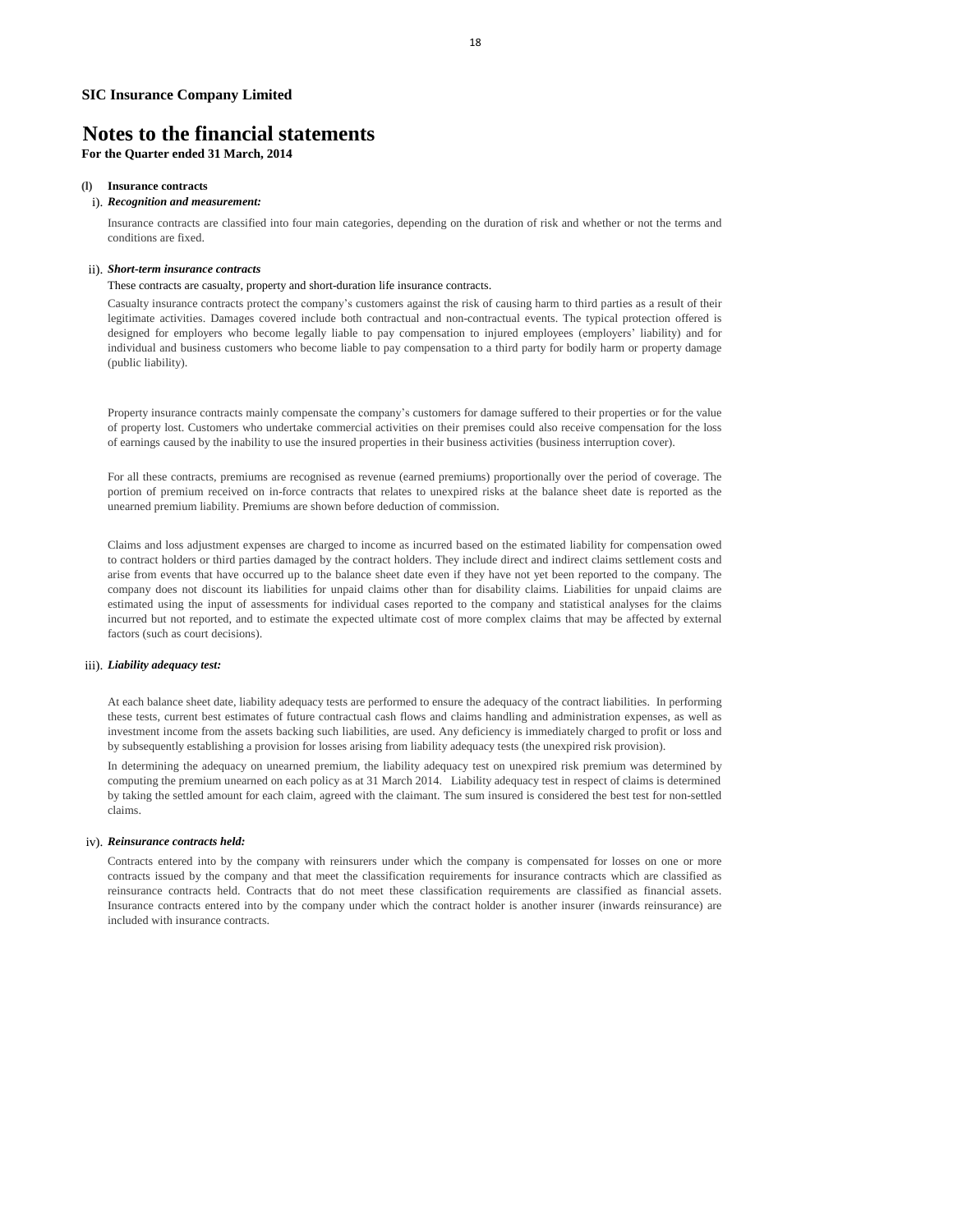## **Notes to the financial statements**

**For the Quarter ended 31 March, 2014**

The benefits to which the company is entitled under its reinsurance contracts held are recognised as reinsurance assets. These assets consist of short-term balances due from reinsurers (classified within loans and receivables), as well longer term receivables (classified as reinsurance assets) that are dependent on the expected claims and benefits arising under the related reinsured insurance contracts. Amounts recoverable from or due to reinsurers are measured consistently with the amounts associated with the reinsured insurance contracts and in accordance with the terms of each reinsurance contract. Reinsurance liabilities are primarily premiums payable for reinsurance contracts and are recognised as an expense when due.

In certain cases a reinsurance contract is entered into retrospectively to reinsure a notified claim under the company's property or casualty insurance contracts. Where the premium due to the reinsurer differs from the liability established by the company for the related claim, the difference is amortised over the estimated remaining settlement period.

The company assesses its reinsurance assets for impairment on a quarterly basis. If there is objective evidence that the reinsurance asset is impaired, the company reduces the carrying amount of the reinsurance asset to its recoverable amount and recognises that impairment loss in the income statement. The company gathers the objective evidence that a reinsurance asset is impaired using the same process adopted for financial assets held at amortised cost. The impairment loss is also calculated following the same method used for these financial assets.

#### v). *Receivables and payables related to insurance contracts:*

Receivables and payables are recognised when due. These include amounts due to and from agents, brokers and insurance contract holders. If there is objective evidence that the insurance receivable is impaired, the company reduces the carrying amount of the insurance receivable accordingly and recognises that impairment loss in the income statement.

#### vi). *Salvage and subrogation reimbursements:*

Some insurance contracts permit the company to sell (usually damaged) property acquired in settling a claim (ie, salvage). The company may also have the right to pursue third parties for payment of some or all costs (i.e., subrogation).

Estimates of salvage recoveries are included as an allowance in the measurement of the insurance liability for claims, and salvage property is recognised in other assets when the liability is settled. The allowance is the amount that can reasonably be recovered from the disposal of the property.

Subrogation reimbursements are also considered as an allowance in the measurement of the insurance liability for claims and are recognised in other assets when the liability is settled. The allowance is the assessment of the amount that can be recovered from the action against the liable third party.

#### **(m) Deferred Income tax**

Deferred income tax is provided in full, using the liability method, on temporary differences arising between the tax bases of assets and liabilities and their carrying amounts in the financial statements. However, if the deferred income tax arises from initial recognition of an asset or liability in a transaction other than a business combination that at the time of the transaction affects either neither accounting nor taxable profit or loss, it is not accounted for. Deferred income tax is determined using tax rates (and laws) that have been enacted or substantively enacted by the balance sheet date and are expected to apply when the related deferred income tax asset is realised or the deferred income tax liability is settled.

Deferred income tax assets are recognised to the extent that it is probable that future taxable profit will be available against which the temporary differences can be utilised.

Deferred income tax is provided on temporary differences arising on investments in subsidiaries and associates, except where the company controls the timing of the reversal of the temporary difference and it is probable that the temporary difference will not reverse in the foreseeable future.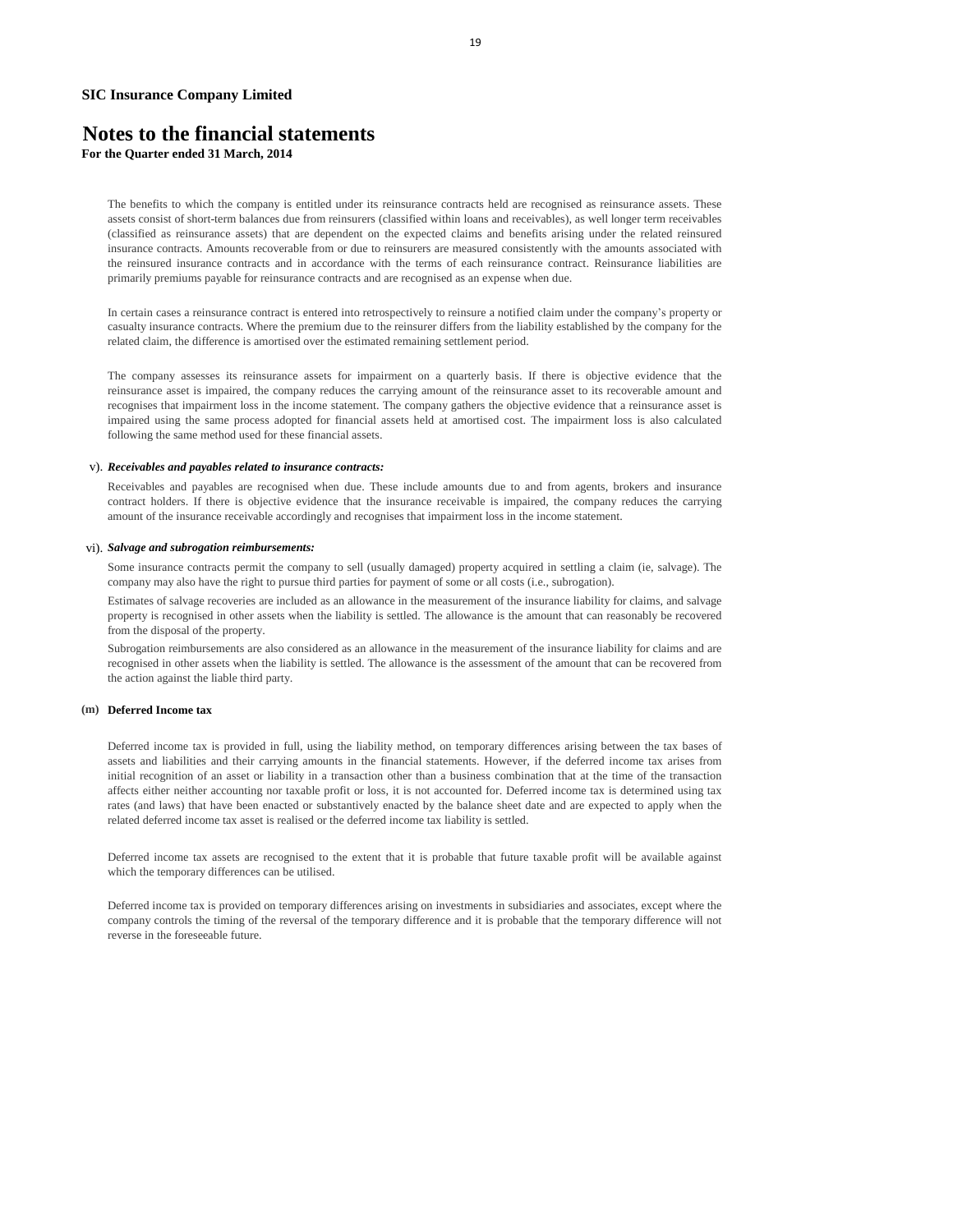## **Notes to the financial statements**

## **For the Quarter ended 31 March, 2014**

#### **(n) Employee benefits**

#### i). *Pension obligations:*

The company operate various pension schemes. The schemes are generally funded through payments to trustee-administered funds, determined by periodic actuarial calculations. The company has both defined benefit and defined contribution plans. A defined benefit plan is a pension plan that defines an amount of pension benefit that an employee will receive on retirement, usually dependent on one or more factors such as age, years of service and compensation. A defined contribution plan is a pension plan under which the company pays fixed contributions into a separate entity. The company has no legal or constructive obligations to pay further contributions if the fund does not hold sufficient assets to pay all employees the benefits relating to employee service in the current and prior periods.

The liability recognised in the balance sheet in respect of defined benefit pension plans is the present value of the defined benefit obligation at the balance sheet date less the fair value of plan assets, together with adjustments for unrecognised actuarial gains or losses and past service costs. Plan assets exclude any insurance contracts issued by the company. The defined benefit obligation is calculated annually by independent actuaries using the projected unit credit method. The present value of the defined benefit obligation is determined by discounting the estimated future cash outflows using interest rates of high-quality corporate bonds that are denominated in the currency in which the benefits will be paid and that have terms to maturity that approximate the terms of the related pension liability.

Past-service costs are recognised immediately in income, unless the changes to the pension plan are conditional on the employees remaining in service for a specified period of time (the vesting period). In this case, the past-service costs are amortised on a straight-line basis over the vesting period.

For defined contribution plans, the company pays contributions to publicly or privately administered pension insurance plans on a mandatory, contractual or voluntary basis. The company has no further payment obligations once the contributions have been paid. The contributions are recognised as employee benefit expense when they are due. Prepaid contributions are recognised as an asset to the extent that a cash refund or a reduction in the future payments is available.

#### ii). *Other post-employment obligations:*

The company provides post-retirement healthcare benefits to their retirees. The entitlement to these benefits is usually conditional on the employee remaining in service up to retirement age and the completion of a minimum service period. The cost is expensed in the income statement when incurred.

#### iii). *Termination benefits:*

Termination benefits are payable when employment is terminated before the normal retirement date, or whenever an employee accepts voluntary redundancy in exchange for these benefits. The company recognises termination benefits when it is demonstrably committed to either: terminating the employment of current employees according to a detailed formal plan without possibility of withdrawal; or providing termination benefits as a result of an offer made to encourage voluntary redundancy. Benefits falling due more than 12 months after the balance sheet date are discounted to present value.

#### **(o) Provisions**

#### i). *Restructuring costs and legal claims:*

Provisions for restructuring costs and legal claims are recognised when: the company has a present legal or constructive obligation as a result of past events; it is more likely than not that an outflow of resources will be required to settle the obligation; and the amount has been reliably estimated. Restructuring provisions comprise lease termination penalties and employee termination payments. Provisions are not recognised for future operating losses. Where there are a number of similar obligations, the likelihood that an outflow will be required in settlement is determined by considering the class of obligations as a whole. A provision is recognised even if the likelihood of an outflow with respect to any one item included in the same class of obligations may be small.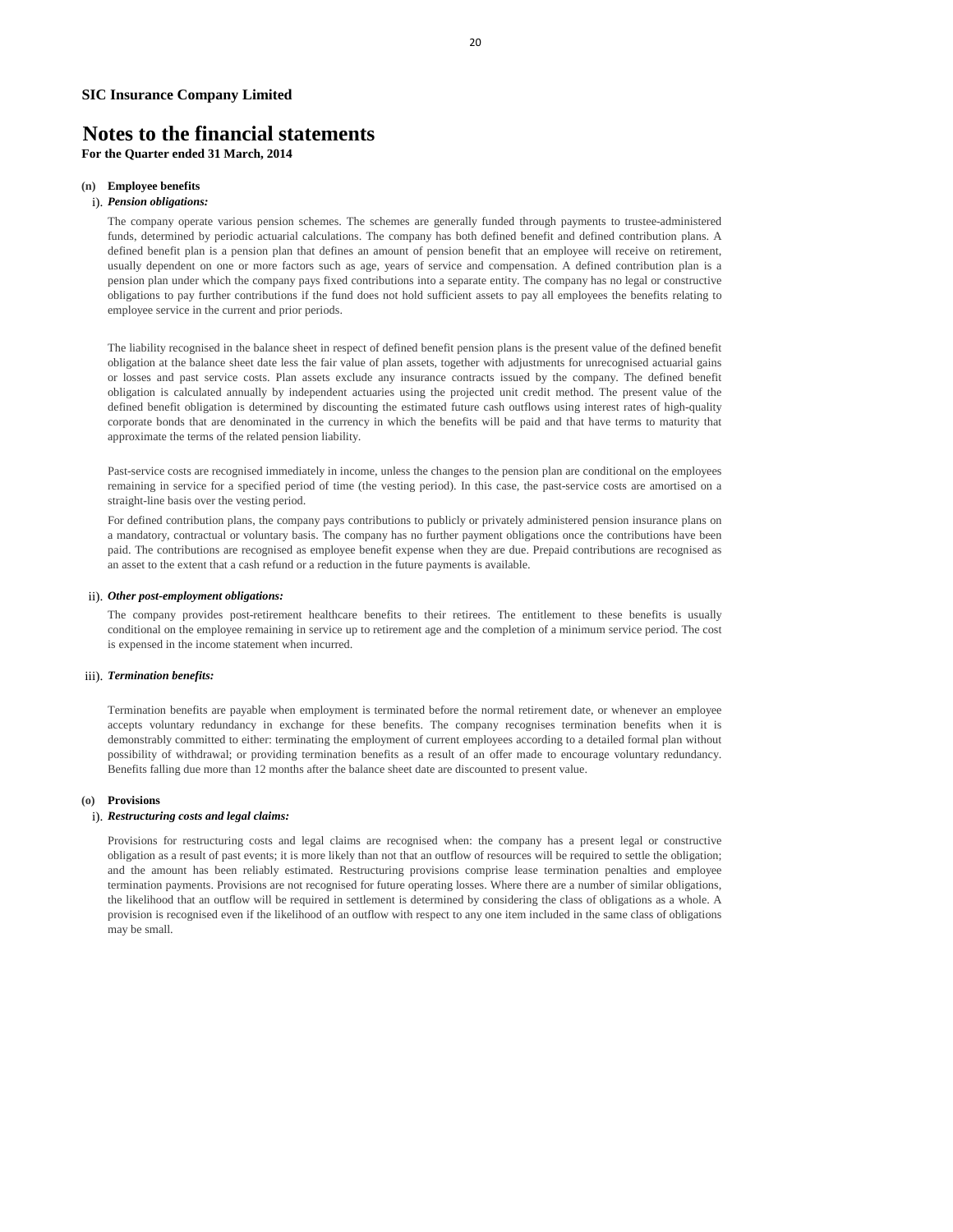## **Notes to the financial statements**

### **For the Quarter ended 31 March, 2014**

#### **(p) Revenue Recognition**

Revenue comprises the fair value for services, net of value-added tax, after eliminating revenue within the company. Revenue is recognised as follows:

#### i). *Interest income:*

Interest income for financial assets that are not classified as fair value through profit or loss is recognised using the effective interest method. When a receivable is impaired, the company reduces the carrying amount to its recoverable amount, being the estimated future cash flow discounted at the original effective interest rate of the instrument and continues unwinding the discount as interest income.

#### ii). *Dividend income:*

Dividend income for available-for-sale equities is recognised when the right to receive payment is established – this is the exdividend date for equity securities.

#### **(q) Leases**

Leases in which a significant portion of the risks and rewards of ownership are retained by the lessor are classified as operating leases. Payments made under operating leases (net of any incentives received from the lessor) are charged to the income statement on a straight-line basis over the period of the lease.

#### **(r) Dividend distribution**

Dividend distribution to the Company's shareholders is recognised as a liability in the company's financial statements in the period in which the dividends are approved by the Company's shareholders.

#### **(s) Critical accounting estimates and judgments in applying accounting policies**

The company makes estimates and assumptions that affect the reported amounts of assets and liabilities within the next financial year. Estimates and judgments are continually evaluated and based on historical experience and other factors, including expectations of future events that are believed to be reasonable under the circumstances.

#### i). *The ultimate liability arising from claims made under insurance contracts:*

The estimation of the ultimate liability arising from claims made under insurance contracts is the company's most critical accounting estimate. There are several sources of uncertainty that need to be considered in the estimate of the liability that the company will ultimately pay for such claims.

#### ii). *Fair value of investment contracts:*

The company issues a significant number of investment contracts that are designated at fair value through profit or loss. These financial instruments are not quoted in active markets, and their fair values are determined by using valuation techniques. Such techniques (for example, valuation models) are validated and periodically reviewed by qualified personnel independent of the area that created them. All models are validated before they are used and calibrated to ensure that outputs reflect actual experience and comparable market prices. A variety of factors are considered in the company's valuation techniques, including time value, credit risk (both own and counterparty), embedded derivatives (such as unit-linking features), volatility factors (including contract holder behaviour), servicing costs and activity in similar instruments.

#### iii). *Impairment of available-for-sale equity financial assets:*

The company determines that available-for-sale equity financial assets are impaired when there has been a significant or prolonged decline in the fair value below its cost. This determination of what is significant or prolonged requires judgment. In making this judgment, the company evaluates among other factors, the normal volatility in share price, the financial health of the investee, industry and sector performance, changes in technology and operational and financing cash flow. Impairment may be appropriate when there is evidence of deterioration in the financial health of the investee, industry and sector performance, changes in technology, and financing and operational cash flows.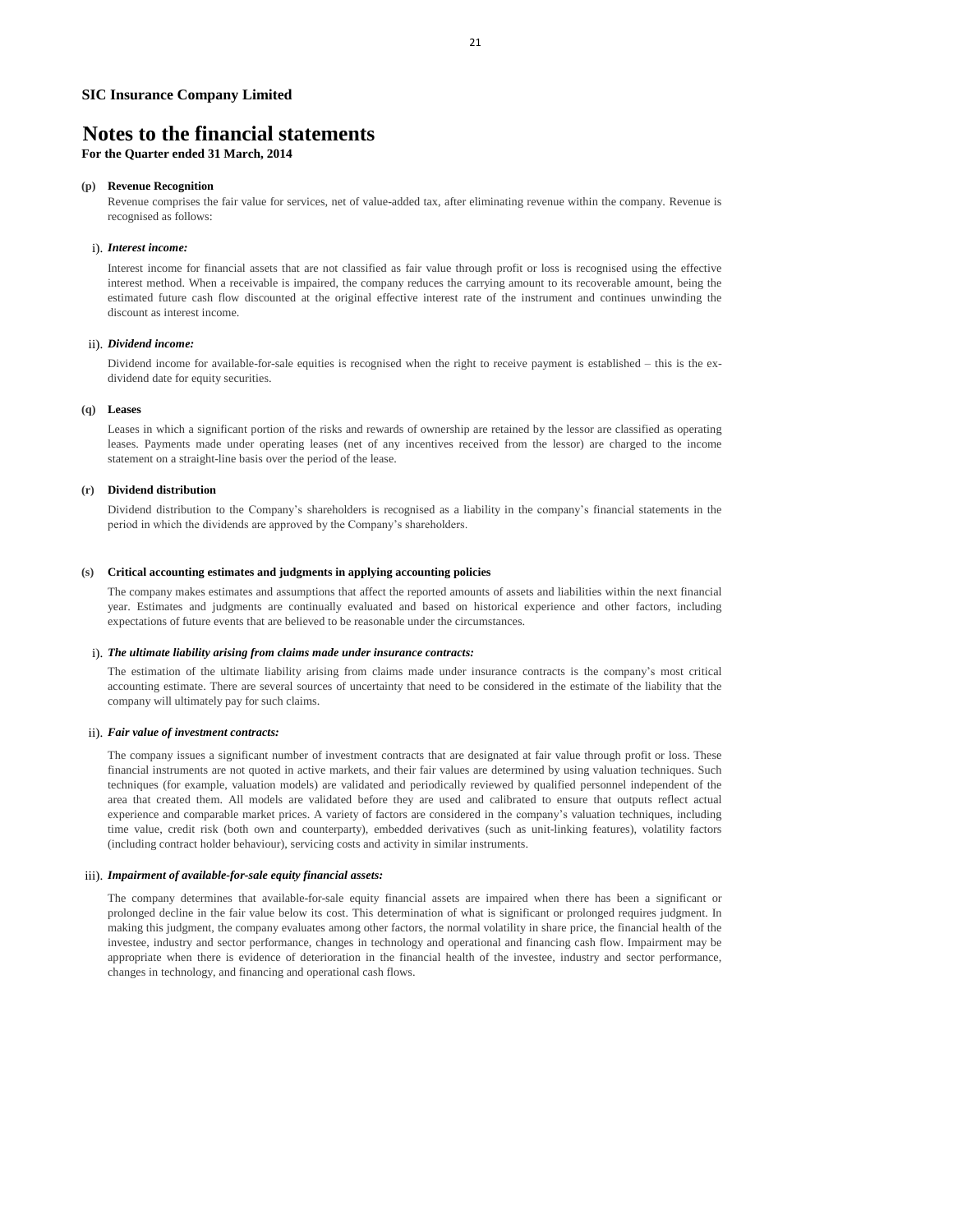## **Notes to the financial statements**

**For the Quarter ended 31 March, 2014**

#### **(t) Management of insurance and financial risk**

The company issues contracts that transfer insurance risk or financial risk or both. This section summarises these risks and the way the company manages them.

#### i). *Insurance risk:*

The risk under any one insurance contract is the possibility that the insured event occurs and the uncertainty of the amount of the resulting claim. By the very nature of an insurance contract, this risk is random and therefore unpredictable.

For a portfolio of insurance contracts where the theory of probability is applied to pricing and provisioning, the principal risk that the company faces under its insurance contracts is that the actual claims and benefit payments exceed the carrying amount of the insurance liabilities. This could occur because the frequency or severity of claims and benefits are greater than estimated. Insurance events are random and the actual number and amount of claims and benefits will vary from year to year from the estimate established using statistical techniques.

#### ii). *Sources of uncertainty in the estimation of future claim payments:*

Claims on casualty contracts are payable on a claims-occurrence basis. The company is liable for all insured events that occurred during the term of the contract, even if the loss is discovered after the end of the contract term. As a result, liability claims are settled over a long period of time and a larger variables that affect the amount and timing of cash flows from these contracts. These mainly relate to variables that affect the amount and timing of cash flows from these contracts. These mainly relate to the inherent risks of the business activities carried out by individual contract holders and the risk management procedures they adopted. The compensation paid on these contracts is the monetary awards granted for bodily injury suffered by employees (for employer's liability covers) or members of the public (for public liability covers). Such awards are lump-sum payments that are calculated as the present value of the lost earnings and rehabilitation expenses that the injured party will incur as a result of the accident.

The estimated cost of claims includes direct expenses to be incurred in settling claims, net of the expected subrogation value and other recoveries. The company takes all reasonable steps to ensure that it has appropriate information regarding its claims exposures. However, given the uncertainty in establishing claims provisions, it is likely that the final outcome will prove to be different from the original liability established. The liability for these contracts comprise a provision for IBNR, a provision for reported claims not yet paid and a provision for unexpired risks at the balance sheet date. The amount of casualty claims is particularly sensitive to the level of court awards and to the development of legal precedent on matters of contract and tort. Casualty contracts are also subject to the emergence of new types of latent claims, but no allowance is included for this at the balance sheet date.

In calculating the estimated cost of unpaid claims (both reported and not), the company estimation techniques are a combination of loss-ratio-based estimates (where the loss ratio is defined as the ratio between the ultimate cost of insurance claims and insurance premiums earned in a particular financial year in relation to such claims) and an estimate based upon actual claims experience using predetermined formulae where greater weight is given to actual claims experience as time passes.

The estimation of IBNR is generally subject to a greater degree of uncertainty than the estimation of the cost of settling claims already notified to the company, where information about the claim event is available. IBNR claims may not be apparent to the insured until many years after the event that gave rise to the claims has happened. For casualty contracts, the IBNR proportion of the total liability is high and will typically display greater variations between initial estimates and final outcomes because of the greater degree of difficulty of estimating these liabilities.

In estimating the liability for the cost of reported claims not yet paid the company considers any information available from loss adjusters and information on the cost of settling claims with similar characteristics in previous periods. Large claims are assessed on a case-by-case basis or projected separately in order to allow for the possible distortive effect of their development and incidence on the rest of the portfolio.

Where possible, the company adopts multiple techniques to estimate the required level of provisions. This provides a greater understanding of the trends inherent in the experience being projected. The projections given by the various methodologies also assist in estimating the range of possible outcomes. The most appropriate estimation technique is selected taking into account the characteristics of the business class and the extent of the development of each accident year.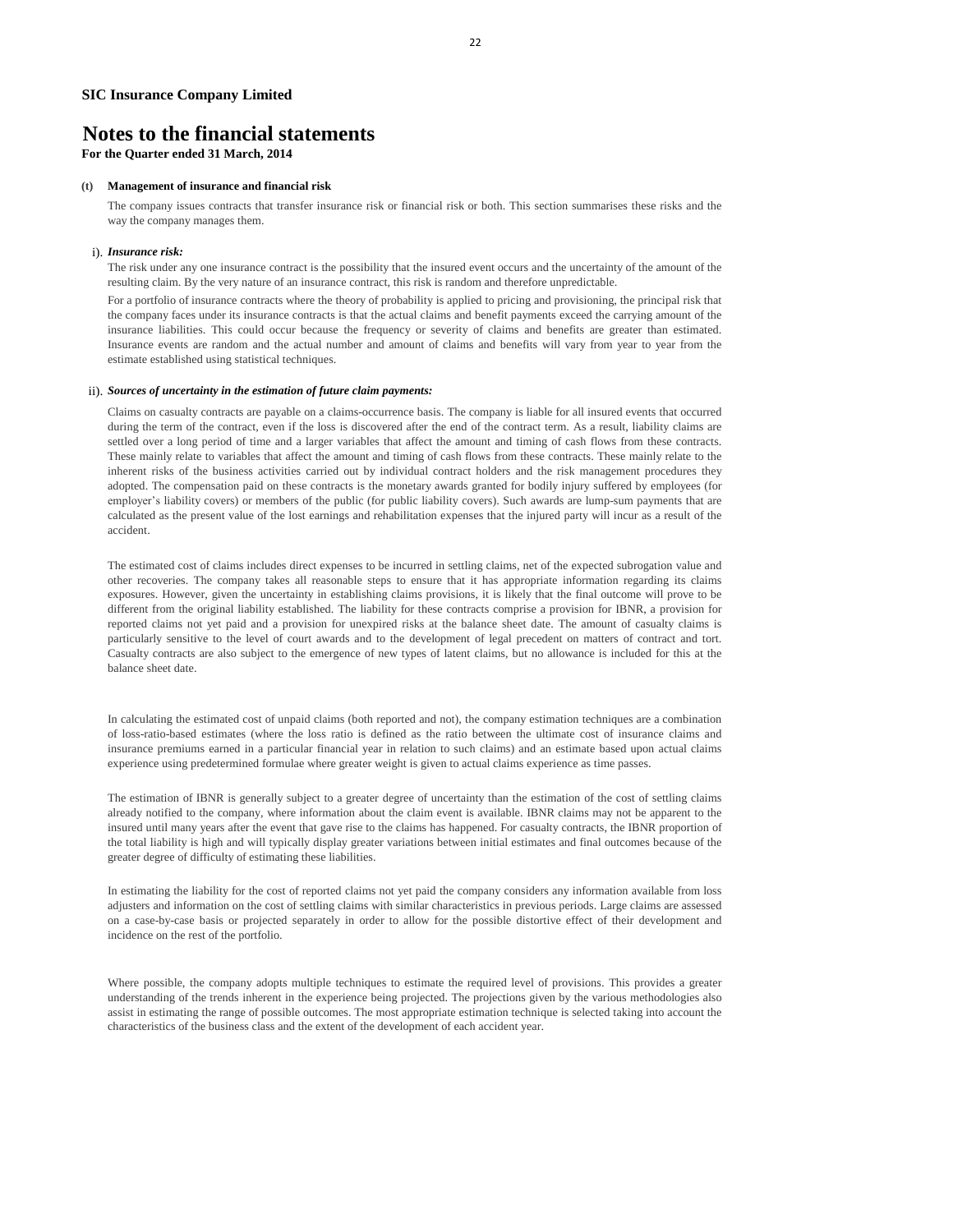## **Notes to the financial statements**

## **For the Quarter ended 31 March, 2014**

#### iii). *Financial risk:*

The company is exposed to financial risk through its financial assets, financial liabilities (investment contracts and borrowings), reinsurance assets and insurance liabilities. In particular the key financial risk is that the proceeds from its financial assets are not sufficient to fund the obligations arising from its insurance and investment contracts. The most important components of this financial risk are interest rate risk, equity price risk, currency risk and credit risk.

These risks arise from open positions in interest rate, currency and equity products, all of which are exposed to general and specific market movements. The risk that the company primarily faces due to the nature of its investments and liabilities is interest rate risk.

#### **a).** *Interest rate risk:*

Interest-rate risk is the only financial risk that has a materially different impact across the assets and liabilities categorised in the company's ALM framework.

31-Mar-14 Scenario 1 Scenario 2 The sensitivity analysis below have been determined baed on the exposure to interest rates for non-derivative instruments at the balance sheet date. A 5% increase or decrease is used when reporting interest rate risk internally, it represents management's assessment of the reasonably possible change in interest rates.

|                       | 31-Mar-14  | Scenario 1  | $\frac{1}{2}$ |
|-----------------------|------------|-------------|---------------|
|                       | Amount     | 5% Increase | 5% Decrease   |
|                       | GH¢        | GH¢         | GH¢           |
| Pre-Tax Profit        | 2.825.241  | 2.966.503   | 2.683.979     |
| Shareholders's Equity | 75.434.522 | 79.206.248  | 71.662.796    |
|                       |            |             |               |

Assuming no management actions, a series of of such rises would increase pre tax profits and shareholders' equity for the quarter by GH¢141,262 and GH¢3,771,726 respectively, and the vice versa is true for such decreases.

#### **b).** *Credit risk:*

The company has exposure to credit risk, which is the risk that counterparty will be unable to pay amounts in full when due. Key areas where the company is exposed to credit risk are:

- reinsurers' share of insurance liabilities,
- amounts due from reinsurers in respect of claims already paid,
- amounts due from insurance contract holders,
- amounts due from insurance intermediaries,

The company structures the levels of credit risk it accepts by placing limits on its exposure to a single counterparty, or groups of counterparty, and to geographical and industry segments. Such risks are subject to an annual or more frequent review. Limits on the level of credit risk by category and business lines are approved by the Board of Directors.

#### **c).** *Liquidity risk:*

The company is exposed to daily calls on its available cash resources mainly from claims arising from short-term insurance contracts. Liquidity risk is the risk that cash may not be available to pay obligations when due at a reasonable cost. The Board sets limits on the minimum proportion of maturing funds available to meet such calls and on the minimum level of borrowing facilities that should be in place to cover claims at unexpected levels of demand. Please refer to note 17 for the details of the insurance liabilities which may have an impact on the liquidity risk.

#### **d).** *Currency risk:*

The company operates locally and its exposures to foreign exchange risk arise primarily with respect to the US dollar, the Euro and the UK pound due to the reinsurance businesses undertaken with foreign based Reinsurers. The company receives claims from its reinsurers in foreign currencies and also has some investments in foreign currencies which mitigates the foreign currency exchange rate risk for these operations.

As a result, foreign exchange risk arises from recognised assets and liabilities denominated in other currencies and net investments in foreign operations.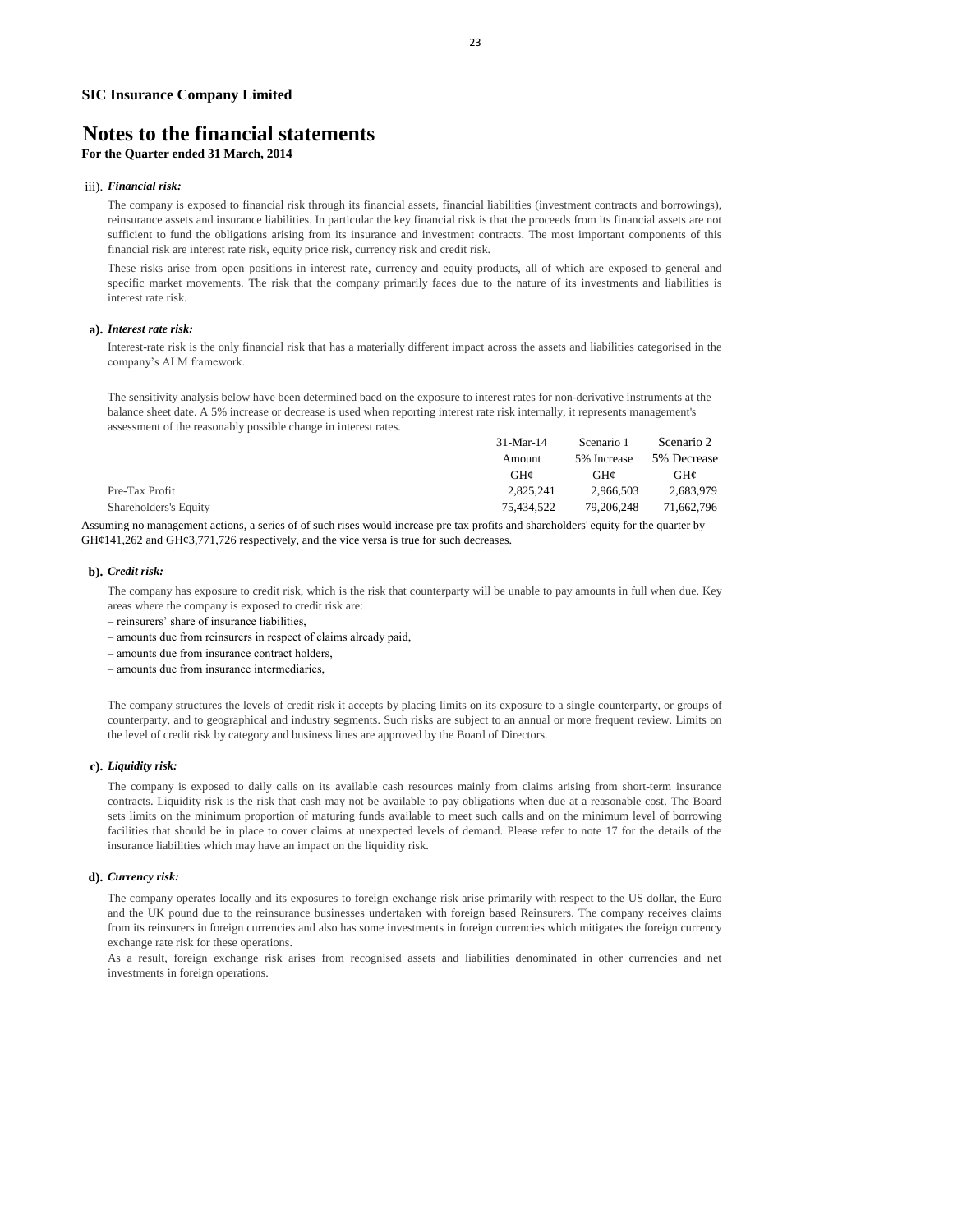## **Notes to the financial statements**

## **For the Quarter ended 31 March, 2014**

The following table details the group's sensitivity to a 5% increase and decrease in the cedi against the relevant foreign

|                       | 31-Mar-14  | Scenario 1  | Scenario 2  |
|-----------------------|------------|-------------|-------------|
|                       | Amount     | 5% Increase | 5% Decrease |
|                       | GH¢        | GH¢         | GH¢         |
| Pre-Tax Profit        | 2.825.241  | 2.966.503   | 2.683.979   |
| Shareholders's Equity | 75.434.522 | 79,206,248  | 71.662.796  |

Assuming no management actions, a series of of such rises would increase pre tax profits and shareholders' equity for the quarter by GH¢141,262 and GH¢3,771,726 respectively, and the vice versa is true for such decreases.

The following significant exchange rates were applied during the year:

|                  | 31/3/2014      | 31/3/2014 | 31/3/2013      | 31/3/2013 |
|------------------|----------------|-----------|----------------|-----------|
|                  | GH¢            | GH¢       | GHc            | GHz       |
|                  | <b>Selling</b> | Buying    | <b>Selling</b> | Buying    |
| <b>US Dollar</b> | 2.6813         | 2.6787    | 1.9398         | 1.9372    |
| GB Pound         | 4.4609         | 4.4557    | 2.9326         | 2.9279    |
| Euro             | 3.6873         | 3.6837    | 2.4802         | 2.4766    |

**4.** All relevant new standards, amendments to standards and interpretations to existing standards were effective for the quarter ended 31 March 2014, and have been applied in preparing these financial statements.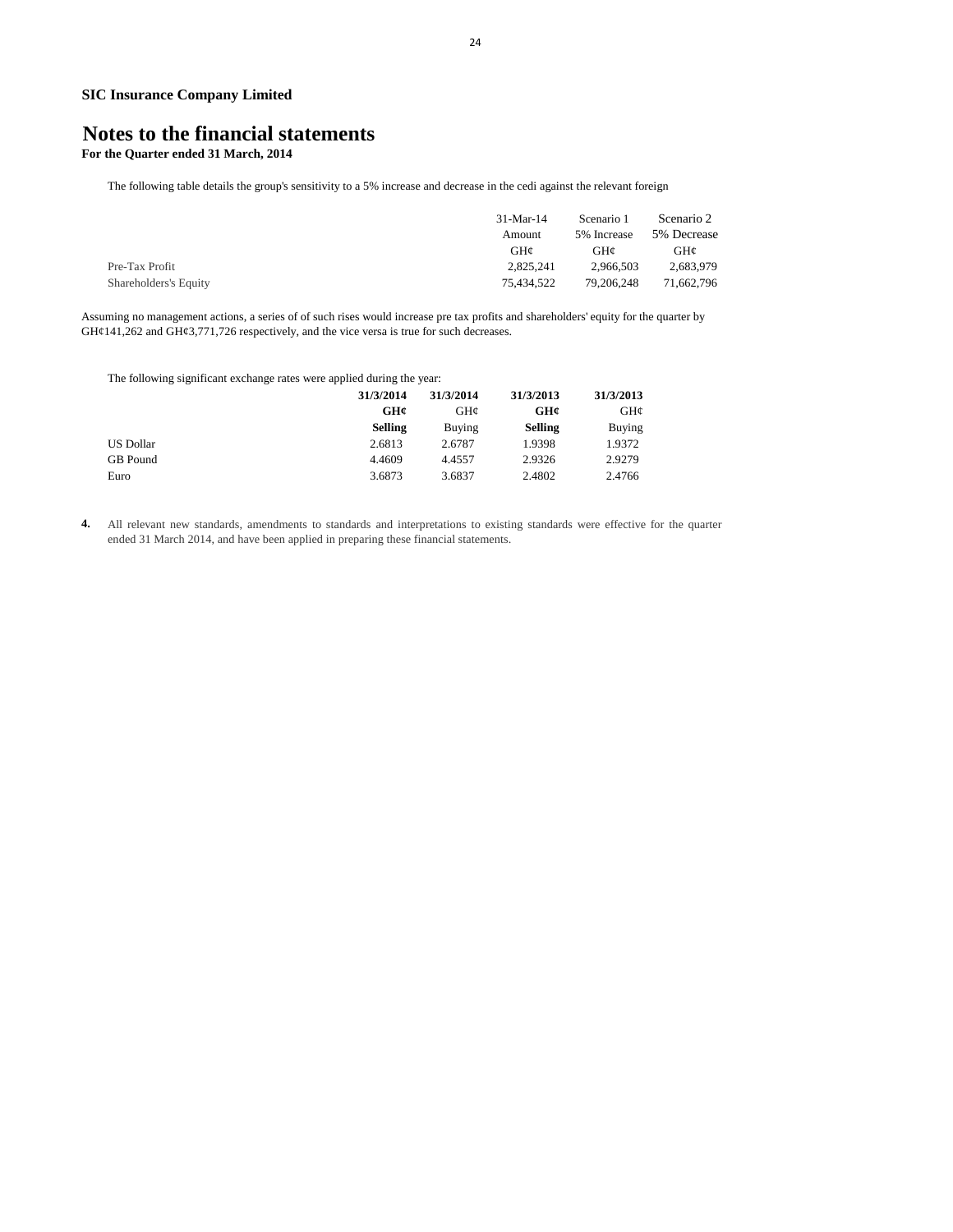## **Notes to the financial statements**

**For the Quarter ended 31 March, 2014 - Continued**

#### **5. Segment information**

Segmental information is presented in respect of the company's business segments. The primary format and business segments, is based on the company's management and internal reporting structure.

The company's results, assets and liabilities include items directly attributable to a segment as well as those that can be allocated on a reasonable basis.

The company does not have a geographical segment.

| <b>Class of business</b> | Marine &    |              |             |             | 2013           | 2012           |
|--------------------------|-------------|--------------|-------------|-------------|----------------|----------------|
|                          | Aviation    | Fire         | Motor       | Accident    | <b>Total</b>   | Total          |
|                          | GH¢         | GH¢          | GH¢         | GH¢         | GH¢            | GH¢            |
| Gross premiums           | 4,348,431   | 15, 155, 224 | 17,777,795  | 11,551,935  | 48,833,385     | 42,804,761     |
| Reinsurances             | (2,467,542) | (7,648,964)  | (1,369,925) | (2,995,003) | (14, 481, 434) | (9,156,288)    |
| Net premiums             | 1,880,889   | 7,506,260    | 16,407,870  | 8,556,932   | 34,351,951     | 33,648,473     |
| Premium earned           | 1,880,889   | 7,506,260    | 16,407,870  | 8,556,932   | 34,351,951     | 33,648,473     |
| Commissions              | (192, 651)  | (253,300)    | (563, 682)  | (179, 570)  | (1,189,202)    | (4,272,254)    |
|                          | 1,688,238   | 7,252,960    | 15,844,188  | 8,377,362   | 33, 162, 749   | 29,376,219     |
| Claims                   | (267, 034)  | (22, 163)    | (3,813,474) | (6,376,098) | (10, 478, 769) | (8,317,287)    |
|                          | 1,421,204   | 7,230,797    | 12,030,714  | 2,001,264   | 22,683,980     | 21,058,932     |
| Management expenses      | (433,505)   | (876, 433)   | (6,040,793) | (2,073,283) | (9,424,014)    | (10, 260, 602) |
| Underwriting results     |             |              |             |             |                |                |
| transferred to Rev. A/c  | 987,700     | 6,354,364    | 5,989,921   | (72,019)    | 13,259,966     | 10,798,330     |
|                          |             |              |             |             |                |                |

| <b>Unearned premium</b>       | Marine &    |              |              |             | 2013           | 2012         |
|-------------------------------|-------------|--------------|--------------|-------------|----------------|--------------|
|                               | Aviation    | Fire         | Motor        | Accident    | Total          | Total        |
|                               | GHC         | GHz          | GH¢          | GH@         | GH¢            | GHC          |
| Unearned premium $- b/f$      | 4.051.875   | 13.443.851   | 18.751.814   | 9.663.762   | 45.911.302     | 32, 195, 883 |
| Add: Gross Premium Written    | 3.640.411   | 16.198.380   | 17.233.993   | 9.894.304   | 46,967,088     | 44.207.316   |
|                               | 7.692.286   | 29.642.231   | 35.985.807   | 19.558.066  | 92,878,390     | 76,403,199   |
| Less: Unearned premium $-c/f$ | (3.343.855) | (14.487.007) | (18.208.012) | (8,006,131) | (44, 045, 005) | (33,605,452) |
| Movement in unearned premium  | 4.348.431   | 15.155.224   | 17,777,795   | 11.551.935  | 48,833,385     | 42,797,747   |
|                               |             |              |              |             |                |              |

The company is organised into four business segments as shown above.

**i) Motor:** This business unit underwrites motor insurance by giving cover which indemnifies the insured against any accidental loss to motorbikes and vehicles. There are three types of motor insurances namely; comprehensive, third party and third party fire & theft.

**ii) Marine & Aviation**: Marine insurance provides cover on airborne cargoes, ships, fishing vessels as well as ports & harbours installations. Aviation on the other hand covers aircrafts itself, cargo and passengers.

- **iii) Fire:** Fire insurance covers accidental destruction of properties including household buildings, personal effects, commercial and industrial buildings, plants & machinery, raw materials, finished goods and profits (business disruption) policies. Tire cover is usually in three parts, namely; fire, lighting, and limited explosions.
- **iv) Accident:** Accident policies covers a broad range of activities including personal accidents, family personal accidents, company personal accidents, burglary, cash-in-transit, goods-in-transit, bankers indemnity, pedals cycle, products liability, contractors allrisk, travel insurance, bonds etc.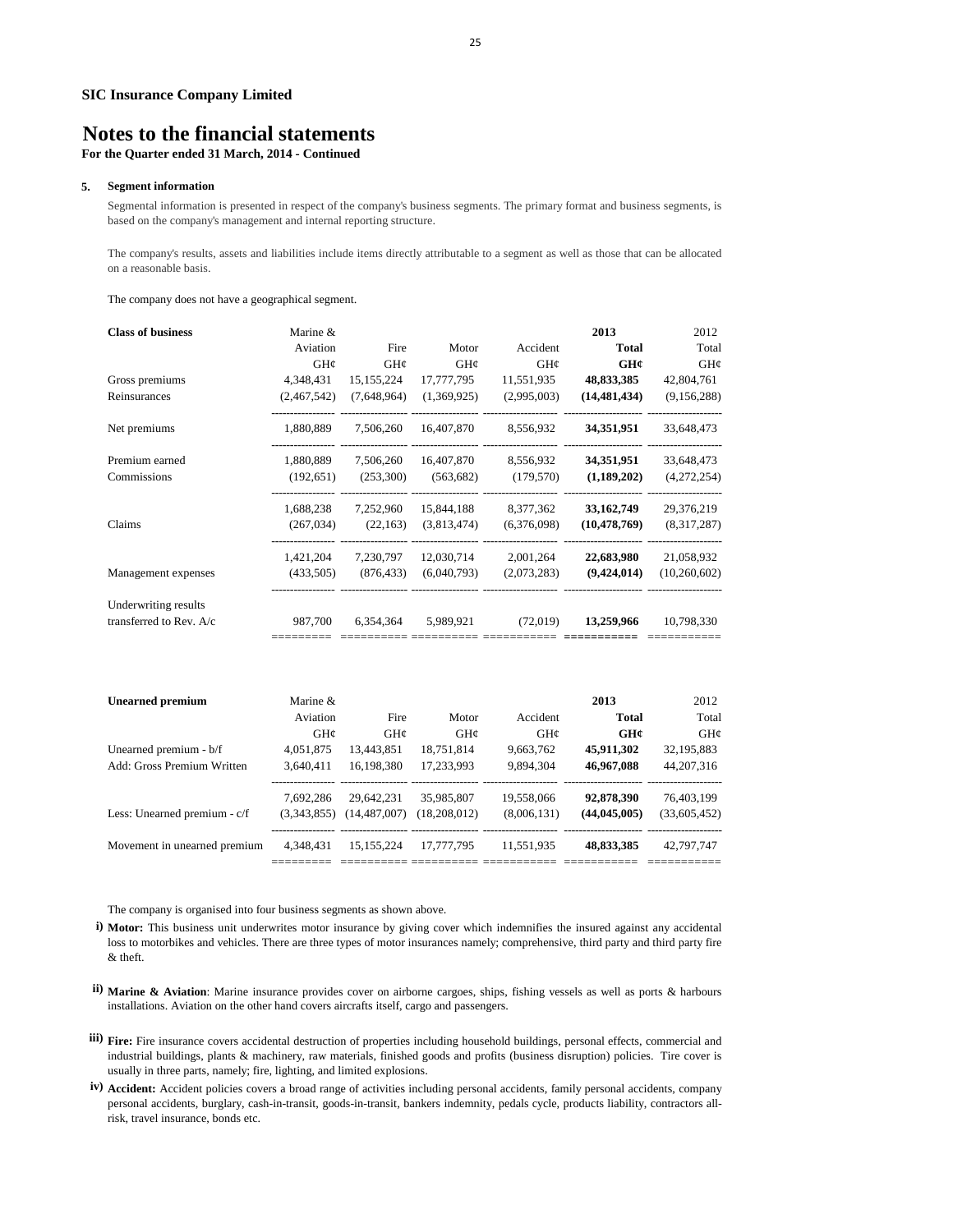## **Notes to the financial statements**

## **For the Quarter ended 31 March, 2014 - Continued**

The business segments operates on a short-term insurance cycle.

| 6. | <b>Gross premium</b>                | 2014<br>GH¢                                        | 2013<br>$\mathrm{GH}\mathfrak{C}$         |
|----|-------------------------------------|----------------------------------------------------|-------------------------------------------|
|    | Motor                               | 17,777,795                                         | 12,331,181                                |
|    | Fire                                | 15,155,224                                         | 21,769,197                                |
|    | Accident                            |                                                    | 11,551,935 7,056,449                      |
|    | Marine and aviation                 | -------------------- -----------------             | 4,348,431 1,647,934                       |
|    |                                     | ========================                           | 48,833,385 42,804,761                     |
|    |                                     |                                                    |                                           |
| 7. | <b>Reinsurances</b>                 | 2014                                               | 2013                                      |
|    |                                     | GH¢                                                | GH¢                                       |
|    | Motor                               | 1,369,925                                          | 680,029                                   |
|    | Fire                                | 7,648,964                                          | 5,178,132                                 |
|    | Accident                            | 2,995,003                                          | 1,611,657                                 |
|    | Marine and aviation                 | 2,467,542<br>                                      | 1,686,470                                 |
|    |                                     | 14,481,434<br>=======================              | 9,156,288                                 |
|    |                                     |                                                    |                                           |
| 8. | <b>Claims</b> incurred              | 2014<br>GH¢                                        | 2013<br>GH¢                               |
|    | Payments during the year            | 8,552,020                                          | 9,527,530                                 |
|    | Claims outstanding at Mar 31        | 13,506,953<br>-------------------- --------------- | 9,908,812                                 |
|    |                                     |                                                    | 22,058,973 19,436,342                     |
|    | <b>Claims outstanding at Dec 31</b> | (9,824,969)                                        | (10,989,465)                              |
|    |                                     |                                                    | 12,234,004 8,446,877                      |
|    | Net recoveries                      | ----------------- ---                              | $(1,755,235)$ $(129,590)$<br>------------ |
|    | Claims net of recoveries            | 10,478,769<br>=========================            | 8,317,287                                 |
| 9. | <b>Commissions</b>                  | 2014                                               | 2013                                      |
|    |                                     | GH¢                                                | GH¢                                       |
|    | Receivable                          | 2,979,277                                          | 580,331                                   |
|    | Payable                             | (4,168,479)<br>                                    | (4,852,585)                               |
|    | Net commissions                     | (1,189,202)                                        | (4,272,254)                               |
|    |                                     | =====================                              |                                           |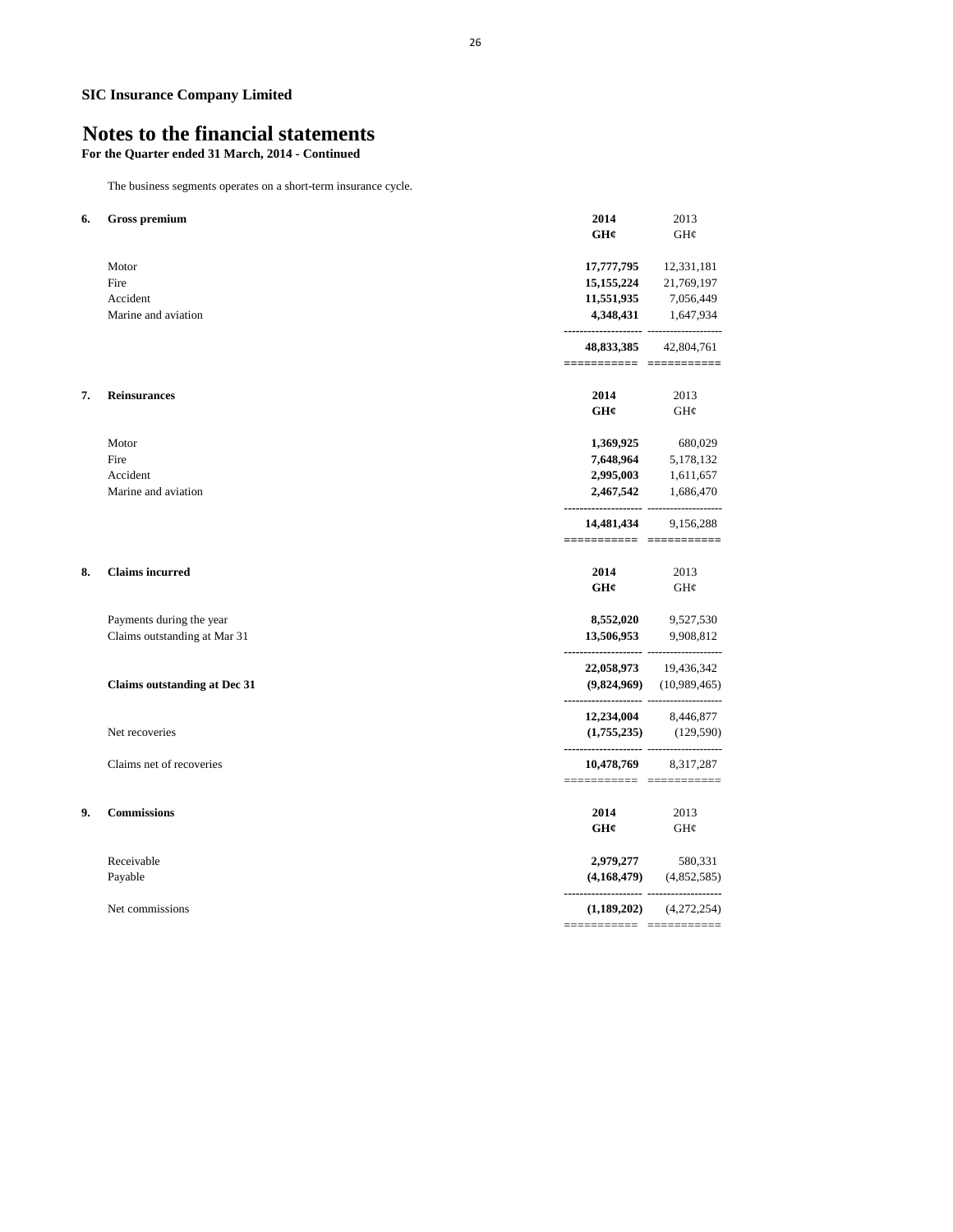## **Notes to the financial statements**

**For the Quarter ended 31 March, 2014 - Continued**

| 10. | <b>Management</b> expenses            | 2014      | 2013                     |
|-----|---------------------------------------|-----------|--------------------------|
|     | The following items have been charged | GH¢       | GH¢                      |
|     | in arriving at operating profit       |           |                          |
|     |                                       |           |                          |
|     | Staff cost                            | 5,407,677 | 5,824,695                |
|     | Depreciation                          | 282,210   | 362,847                  |
|     | Amortisation                          | 51,131    | 92,896                   |
|     | Audit fees                            |           | $\overline{\phantom{a}}$ |
|     | Donations                             | 164,972   | 4.915                    |
|     | Directors' emolument                  | 104,100   | 126,370                  |
|     |                                       |           |                          |

|     |                              |   | 2014                                   | 2013                    |
|-----|------------------------------|---|----------------------------------------|-------------------------|
| 11. | <b>Investment</b> income     | v | GH¢                                    | GH¢                     |
|     | Dividend                     |   | 1,455,855                              | 1,470,280               |
|     | Mortgage loans interest      |   |                                        |                         |
|     | Interest on bank deposits    |   | 31,383                                 | 88,977                  |
|     | Interest on treasury bills   |   | 5,810                                  | 58,372                  |
|     | Other investment income      |   | 800                                    | 1,200                   |
|     |                              |   | 1,493,848                              | 1,618,830<br>__________ |
| 12. | <b>Other income</b>          | v | 2014                                   | 2013                    |
|     |                              |   | GH¢                                    | GH¢                     |
|     | Rent                         |   | 47,776                                 | 209,568                 |
|     | Profit on disposal of assets |   | 25,746                                 | 88,232                  |
|     | Sundry income                |   | 321,866                                | 229,131                 |
|     | Gain on exchange             |   | 773,653                                |                         |
|     |                              |   | 1,169,041<br>========================= | 526,931                 |
|     |                              |   |                                        |                         |

### **13. Earnings per share**

Basic earnings per share is calculated by dividing the profit attributable to equity holders of the company by the weighted

|                                                     | 2014<br>GH¢ | 2013<br>GHC |
|-----------------------------------------------------|-------------|-------------|
| Profit attributable to the company's equity holders | 2.062.426   | 1.465.500   |
| Weighted average number of ordinary shares in issue | 195,645,000 | 195,645,000 |
| Basic earnings per share                            | 0.0105      | 0.0075      |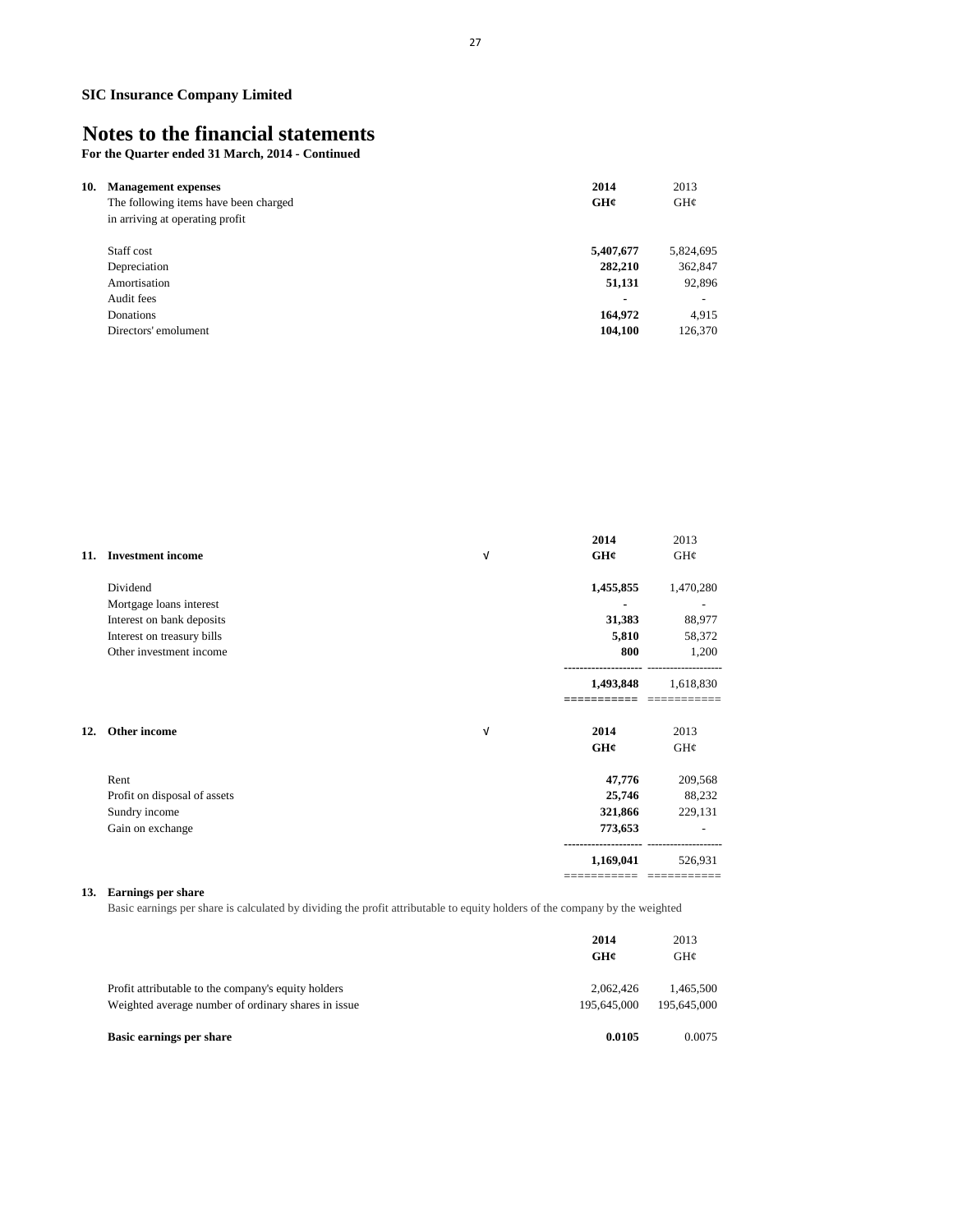## **Notes to the financial statements**

**For the Quarter ended 31 March, 2014 - Continued**

### **14. Financial instruments classification summary**

The company's financial assets are summarised below by measurement category as follows:

|                                                                                                                 | GH¢                                                             | GH¢                 |
|-----------------------------------------------------------------------------------------------------------------|-----------------------------------------------------------------|---------------------|
| Available-for-sale (Note 15)                                                                                    | 34,631,373                                                      | 37,900,239          |
| Receivables (including insurance receivables) (Note 16)                                                         | 35,651,982                                                      | 41,200,506          |
| The company does not hold financial assets in the category of Held-to-maturity as well as Fair value designated |                                                                 |                     |
| 15. Available-for-sale financial assets                                                                         | 2014                                                            | 2013                |
| I). Equity securities:                                                                                          | GHc                                                             | GHC                 |
| Listed                                                                                                          | 15,480,062 7,624,598                                            |                     |
| Unlisted                                                                                                        | 19,151,310                                                      | 30,275,641          |
| ii). Debt securities                                                                                            |                                                                 |                     |
| Unlisted - fixed interest rate                                                                                  |                                                                 |                     |
| Total available-for-sale financial assets                                                                       | 34,631,373 37,900,239<br>=====================                  |                     |
| 16. Receivables                                                                                                 |                                                                 |                     |
|                                                                                                                 | 2014                                                            | 2013                |
| i). Receivables arising from insurance and reinsurance contracts:                                               | GH¢                                                             | GH¢                 |
| Due from contract holders                                                                                       | 32,249,020 34,568,512                                           |                     |
| Due from agents, brokers and intermediaries                                                                     |                                                                 | 3,402,962 6,502,192 |
| Prepayments                                                                                                     |                                                                 | $-129.802$          |
| Total receivables including insurance receivables                                                               | 35,651,982 41,200,506                                           |                     |
| Current portion                                                                                                 | 35,651,982 41,200,506<br>-------------------- ----------------- |                     |
|                                                                                                                 |                                                                 |                     |

The company's receivables are non-interest bearing assets. Management has assessed all receivables for impairment purposes, as at the end of the quarter there were no impariment losses.

| 17. Insurance liabilities and reinsurance assets | 2014<br>GHc | 2013<br>GHC |
|--------------------------------------------------|-------------|-------------|
| Claims reported and loss adjustment expenses     | 10,389,964  | 4.992.742   |
| Claims incurred but not reported (IBNR)          | 3,116,989   | 1,651,469   |
| Unearned premiums                                | 44,045,005  | 33.605.453  |
| <b>Total insurance liabilities</b>               | 57,551,958  | 40.249.663  |
|                                                  |             |             |

The gross claims reported, the loss adjustment expenses liabilities and the liability for claims incurred but not reported are net of expected recoveries from salvage and subrogation.

**2014** 2013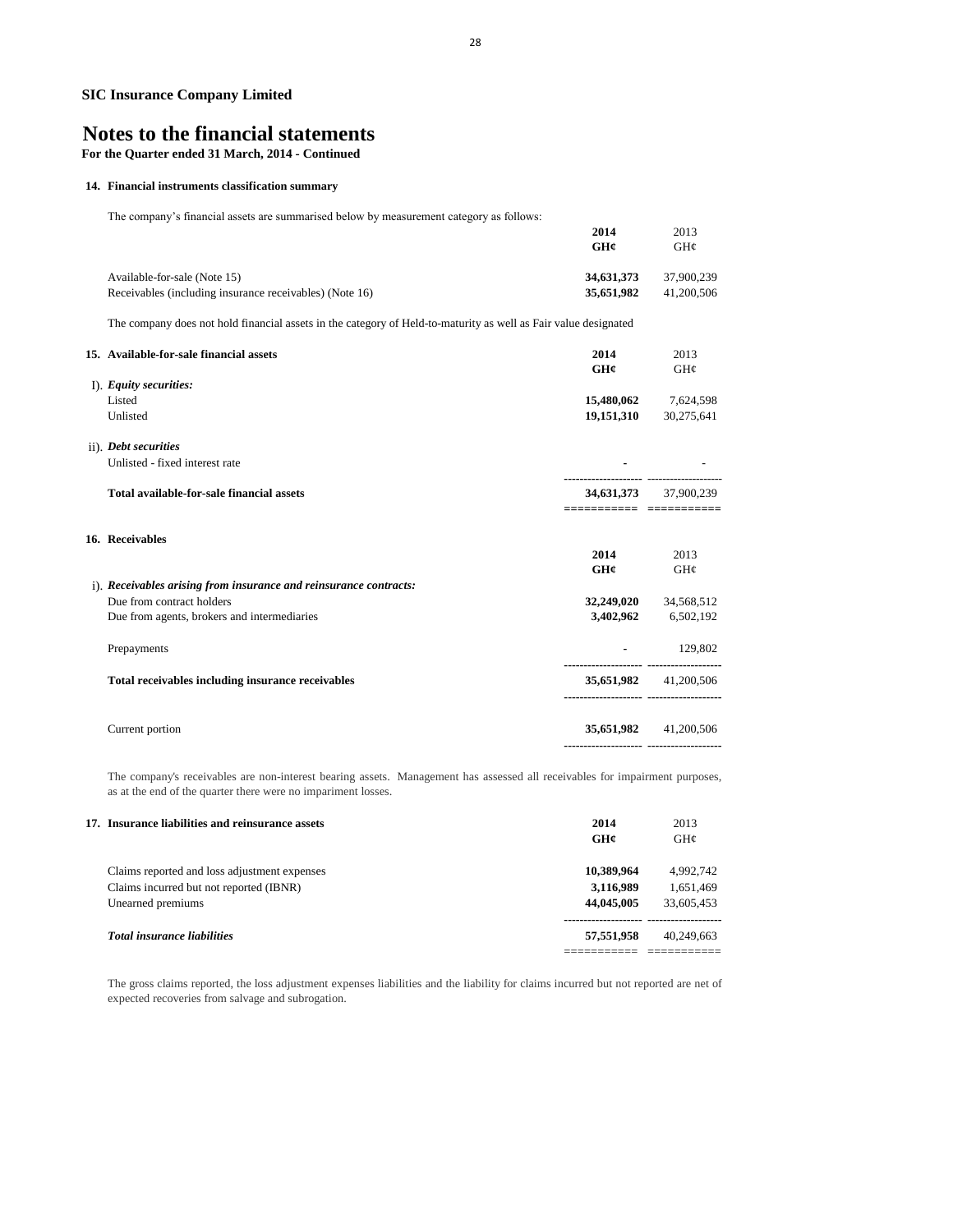## **Notes to the financial statements**

**For the Quarter ended 31 March, 2014 - Continued**

### **18. Taxation**

| (a) Income tax payable                                                      | At<br>1 Jan<br>GH¢ | Charge<br>for the period<br>GH¢  | Paym't during<br>the period<br>GH¢                            | At<br>31 Mar<br>GH¢  |
|-----------------------------------------------------------------------------|--------------------|----------------------------------|---------------------------------------------------------------|----------------------|
| 1997-2013<br>2014                                                           | 1,369,497          | $\omega_{\rm{max}}$              | $\omega_{\rm{max}}$<br>621,553 (135,890)                      | 1,369,497<br>485,663 |
| (b) Reconstruction levy                                                     | 1,369,497          |                                  | 621,553 (135,890)                                             | 1,855,160            |
| $2001 - 2006$                                                               | 235,700            |                                  | design and the control of<br><b>All Common</b><br>$141,262$ - | 235,700<br>141,262   |
|                                                                             |                    | 235,700 141,262                  | $\omega_{\rm{max}}$                                           | 376,962              |
|                                                                             | 1,605,197          | ======== =========== =========== | 762,815 (135,890)                                             | 2,232,122            |
| (c) Income tax expenses                                                     |                    |                                  | 2013                                                          | 2012                 |
| Corporate tax<br>National Stabilization Levy<br>Deferred tax                |                    |                                  | GH¢<br>621,553<br>141,262                                     | GH¢<br>846,500       |
|                                                                             |                    |                                  | 762,815                                                       | 846,500              |
|                                                                             |                    |                                  | 2014<br>GH¢                                                   | 2013<br>GH¢          |
| (d) Deferred tax<br>Balance at 1st January<br>Accelerated capital allowance |                    |                                  | 2,565,054                                                     | 2,855,799            |
| Balance at 31 March                                                         |                    |                                  | 2,565,054                                                     | 2,855,799            |

### **19 Stated capital**

- (a) The number of authorised shares is 500,000,000 of no par value.
- (b) The number of shares issued is 195,645,000.
- (c) The number of shares fully paid is 195,645,000.
- (d) Stated capital is made up as follows:

|                       | Amount          |
|-----------------------|-----------------|
|                       | GH¢             |
| Issued and fully paid | 25,000,000      |
|                       |                 |
|                       | --------------- |
|                       | 25,000,000      |
|                       |                 |
|                       |                 |

(e) There are no shares in treasury and no call or installment unpaid on any share.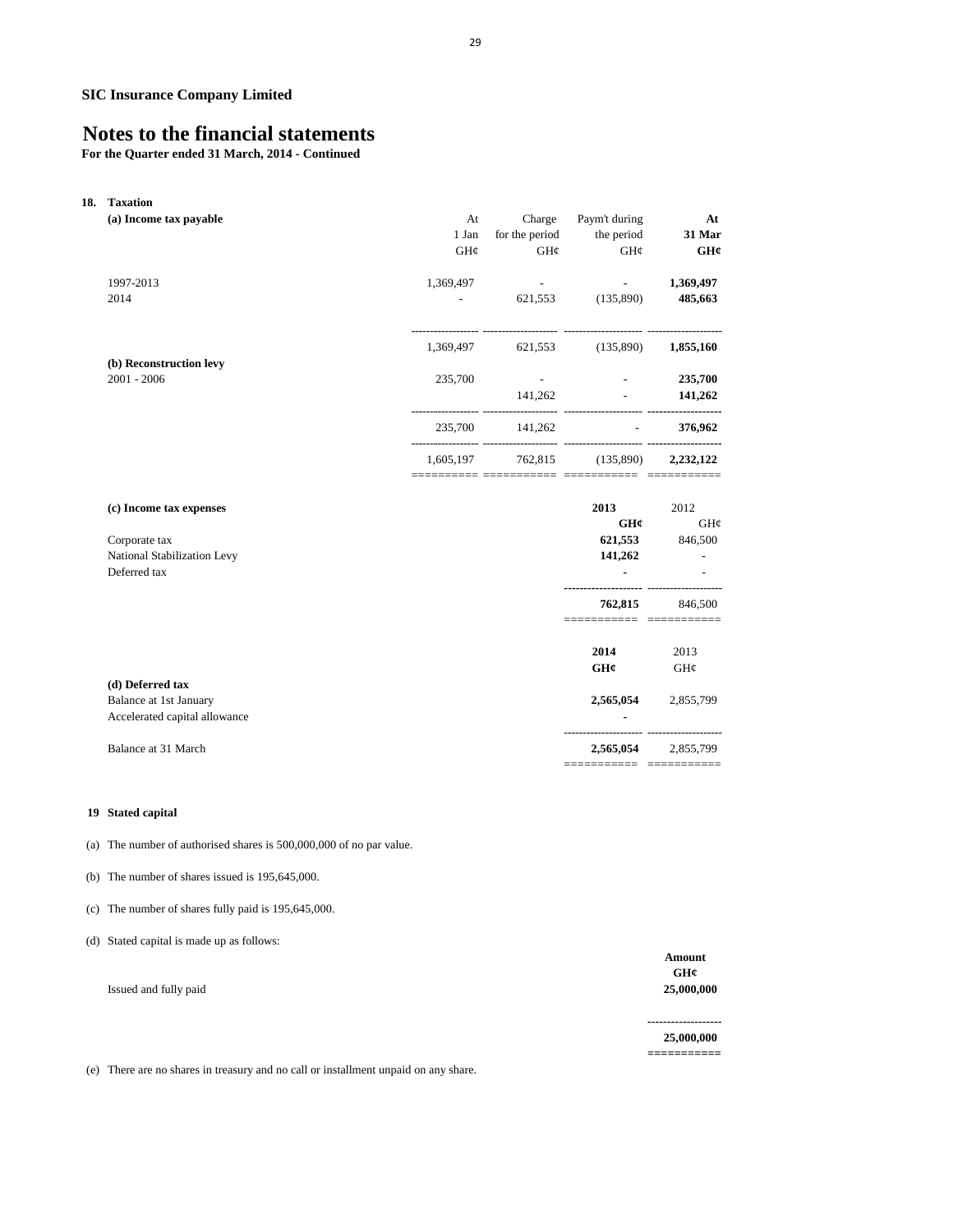## **Notes to the financial statements**

**For the Quarter ended 31 March, 2014 - Continued**

### **20 Capital surplus**

The movement in the capital surplus account for the year is as follows:

|                                   | 2014<br>GH¢    | 2013<br>GH@ |
|-----------------------------------|----------------|-------------|
| Balance at 1 January              | 9,316,952      | 9,316,952   |
| Revaluation surplus               | $\blacksquare$ | -           |
| <b>Transfer to Stated Capital</b> | ۰              | -           |
| Balance at 31 March               | 9,316,952      | 9,316,952   |
|                                   |                |             |

There were no revaluation surpluses. The landed properties were professionally valued by a consortium of Valuers namely, Koaconsult Limited and Valuation and

| 21 Contingency reserve                               | 2014<br>GHc             | 2013<br>GH@             |
|------------------------------------------------------|-------------------------|-------------------------|
| Balance at 1 January<br>Transfer from income surplus | 20,807,915<br>1,465,002 | 17,862,492<br>1.284.143 |
| Balance at 31 March                                  | 22,272,917              | 19,146,635              |

This represents sums set aside to cover fluctuation in securities and variations in statistical estimate in accordance with the Insurance Act, 2007 (Act 724).

| 22 Available-for-sale reserves                | 2014<br>GH¢     | 2013<br>GH@            |
|-----------------------------------------------|-----------------|------------------------|
| Balance at 1 January<br><b>Fair valuation</b> | 14,239,526<br>۰ | 9,065,056<br>1.592.727 |
| Balance at 31 March                           | 14,239,526      | 10.657.783             |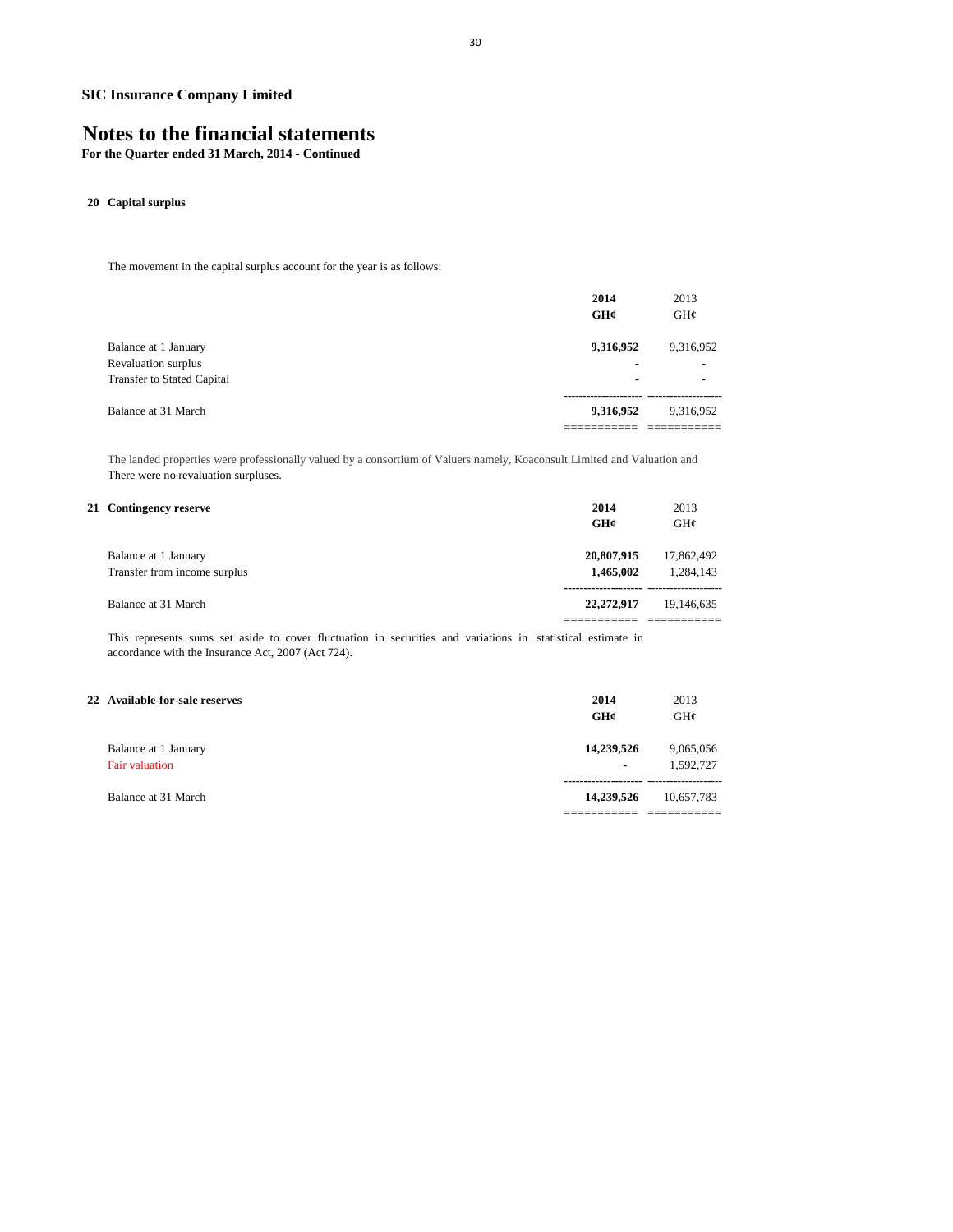## **Notes to the financial statements**

**For the Quarter ended 31 March, 2014 - Continued**

## **23 Property, plant and equipment**

|                             | At         |                  |                          | At         |
|-----------------------------|------------|------------------|--------------------------|------------|
| Cost/valuation              | 1 Jan      | <b>Additions</b> | Disposal                 | 31 Mar     |
|                             | GH¢        | GH¢              | GH¢                      | GH¢        |
| Leasehold buildings         | 8,432,129  |                  |                          | 8,432,129  |
| Leasehold land              | 4,003,147  |                  |                          | 4,003,147  |
| Freehold buildings          | 5,689,169  |                  | $\overline{\phantom{0}}$ | 5,689,169  |
| Freehold land               | 1,529,370  |                  |                          | 1,529,370  |
| Computers                   | 975,408    |                  |                          | 975,408    |
| Capital work in progress    | 3,063,264  |                  |                          | 3,063,264  |
| Other machinery & equipment | 4,645,988  |                  | $\overline{a}$           | 4,645,988  |
|                             | 28,338,475 | $\frac{1}{2}$    | $\overline{\phantom{a}}$ | 28,338,475 |
|                             | At         | Charge for       |                          | At         |
| <b>Depreciation</b>         | 1 Jan      | the year         | Disposal                 | 31 Mar     |
|                             | GH¢        | GH¢              | GH¢                      | GHC        |
| Leasehold buildings         | 1,800,682  | 56,729           | $\sim 100$               | 1,857,411  |
| Leasehold land              | 1,109,877  | 26,983           | $\overline{\phantom{0}}$ | 1,136,860  |
| Freehold buildings          | 346,329    | 14,223           |                          | 360,552    |
| Computers                   | 974,858    | 33,090           | $\sim$                   | 1,007,948  |
| Other machinery & equipment | 3,777,778  | 151,184          | $\sim$                   | 3,928,962  |
|                             | 8,009,524  | 282,210          | $\overline{\phantom{a}}$ | 8,291,734  |
| Net book value              |            |                  |                          |            |

| <b>At 31 March 2014</b> | 20,046,742 |
|-------------------------|------------|
|                         |            |
| At 31 March 2013        | 20,560,863 |
|                         | ________   |

The landed properties were professionally valued by a consortium of Valuers namely, Koaconsult Limited and Valuation and Depreciation expense of GH¢463,056.00 has been charged in management expenses.

### **Disposal of assets**

|                          | Property, plant & equip. |                |      | <b>Shares</b>  |
|--------------------------|--------------------------|----------------|------|----------------|
|                          | 2014                     | 2013           | 2014 | 2013           |
|                          | GH¢                      | GH¢            | GH¢  | GH¢            |
| Cost                     |                          | -              | -    | ٠              |
| Accumulated depreciation | -                        | $\blacksquare$ | ٠    | ۰              |
|                          |                          |                |      |                |
| Net book value           | ۰                        |                | -    |                |
|                          |                          |                |      |                |
| Proceeds from sale       |                          | 88,232         | -    | $\blacksquare$ |
|                          |                          |                |      |                |
| Profit on disposal       | -                        | 88,232         | ۰    | ۰              |
|                          |                          |                |      |                |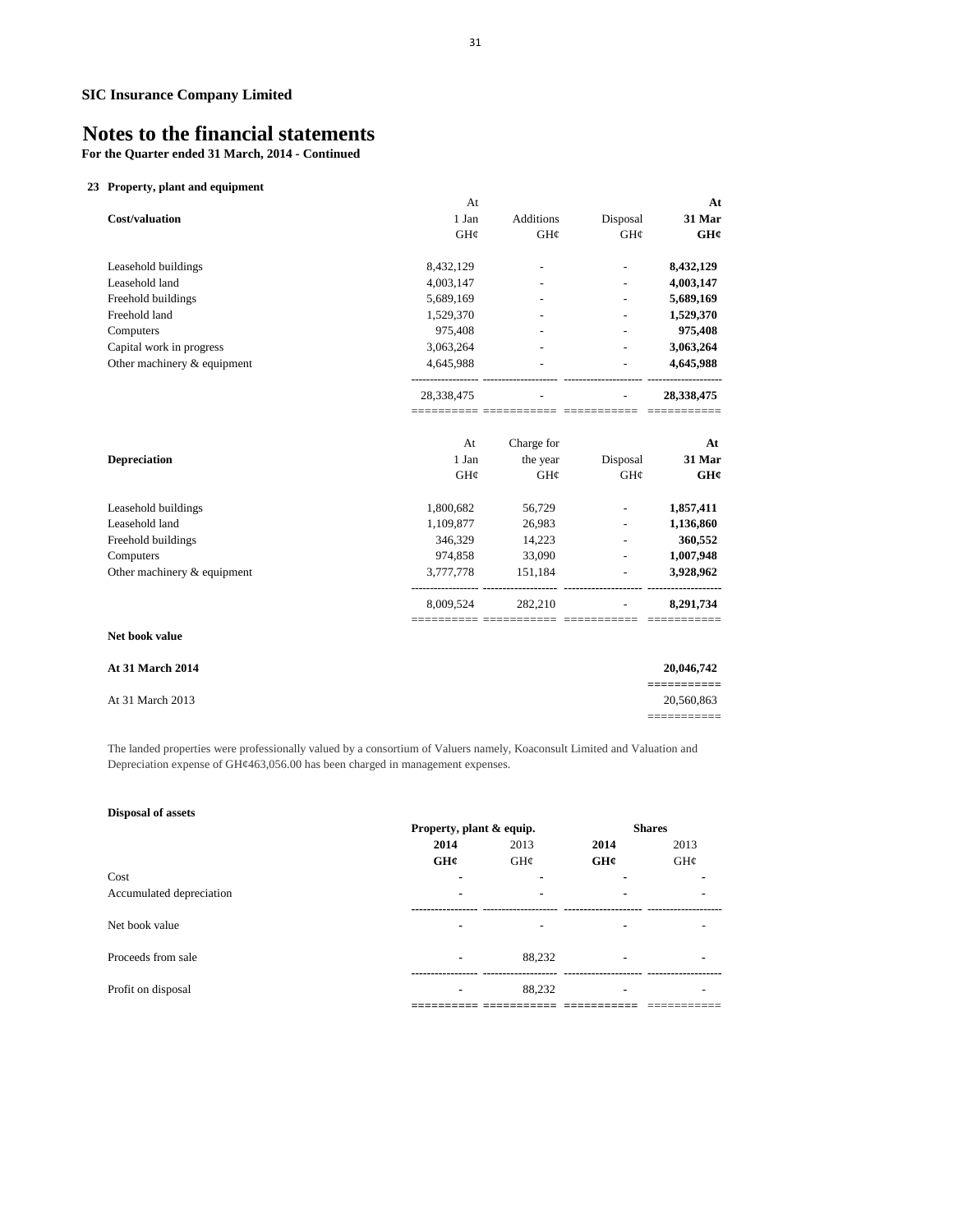## **Notes to the financial statements**

**For the Quarter ended 31 March, 2014 - Continued**

## **24 Investment properties**

|                           | At        |                          | At        |
|---------------------------|-----------|--------------------------|-----------|
| Cost/valuation            | 1 Jan     | <b>Additions</b>         | 31 Mar    |
|                           | GH@       | GH@                      | GH¢       |
| Leasehold properties      | 4.942.428 | ۰                        | 4,942,428 |
| Freehold land & buildings | 1,142,700 | ۰                        | 1,142,700 |
|                           | 6,085,128 | $\overline{\phantom{a}}$ | 6,085,128 |
|                           |           |                          |           |

### **25 Intangible assets**

| At<br>Cost/valuation<br>1 Jan<br>Revaluation<br>GH¢<br>$\rm{GH} \mathcal{C}$ | Additions<br>GH¢                        | At<br>31 Mar<br>GH¢     |
|------------------------------------------------------------------------------|-----------------------------------------|-------------------------|
| Computer softwares<br>1,415,103                                              | <b>All Contract Contract</b>            | $-1,415,103$            |
| 1,415,103<br>$\sim$                                                          | <b>All Control</b>                      | 1,415,103               |
| <b>Amortisation</b><br>At<br>1 Jan<br>GH¢                                    | Charge<br>for year<br>GH¢               | At<br>31 Mar<br>GH¢     |
| Computer softwares                                                           | 837,933 51,131                          | 889,064                 |
| 837,933                                                                      | 51,131                                  | 889,064                 |
| Net book value                                                               |                                         |                         |
| At 31 March 2014                                                             |                                         | 526,039                 |
| At 31 March 2013                                                             |                                         | ============<br>428,842 |
| 26 Long term investments                                                     | 2014<br>GH¢                             | 2013<br>GH¢             |
| Mortgage loans                                                               |                                         |                         |
| Equity shares<br><b>Bonds</b>                                                | $\blacksquare$<br>34,631,373 30,961,532 | ٠<br>99,280 1,941,759   |
|                                                                              | 34,730,653<br>=====================     | 32,903,291              |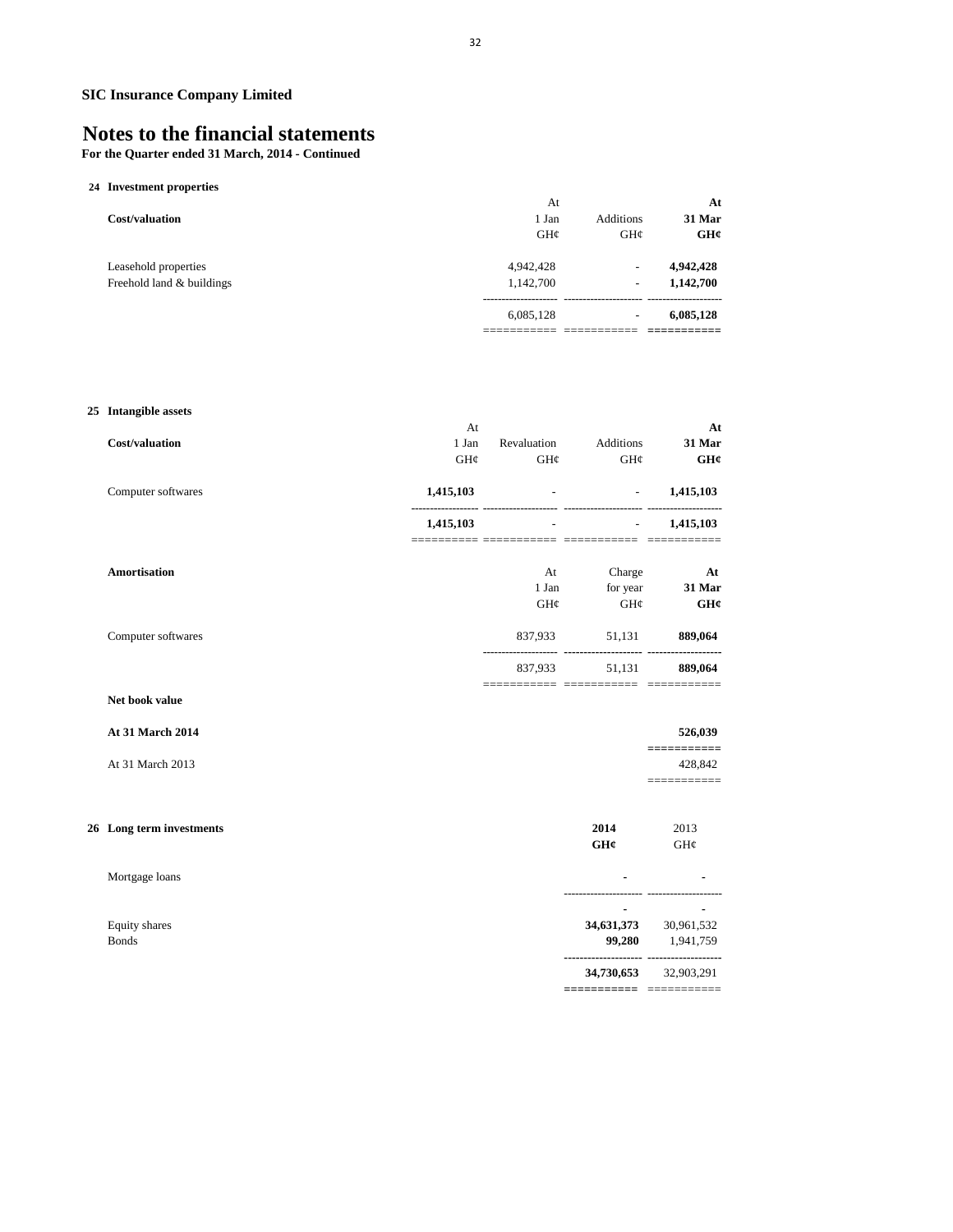## **Notes to the financial statements**

**For the Quarter ended 31 March, 2014 - Continued**

| 27 Investment in subsidiary                      |                                                    | 2014<br>GH¢                                          | 2013<br>GH¢                  |
|--------------------------------------------------|----------------------------------------------------|------------------------------------------------------|------------------------------|
| Balance 1 January<br>Additions during the year   |                                                    | $\blacksquare$                                       | 1,585,715 1,865,492          |
| Balance 31 March                                 |                                                    | =======================                              | 1,585,715 1,865,492          |
| The subsidiary company is:                       | Nature of<br>business                              | Number of<br>shares                                  | % Interest<br>held           |
| <b>SIC Financial Services Limited</b>            | Investment advisory,<br>asset & fund<br>management | 3,000                                                | 70                           |
| 28 Investment in associated company              |                                                    | 2014<br>GH¢                                          | 2013<br>GH¢                  |
| Balance 1 January<br>Additions during the year   |                                                    | 5,073,215<br>$\sim$                                  | 5,073,215<br>$\mathcal{L}$   |
| Balance 31 March                                 |                                                    | ========================                             | $5,073,215$ $5,073,215$      |
| The associated company is:                       | Nature of<br>business                              | Number of<br>shares '000                             | % Interest<br>held           |
| SIC Life Company Limited                         | Life Assurance                                     | 20,000,000                                           | 20                           |
| 29 Short-term investments                        |                                                    | 2014<br>GH¢                                          | 2013<br>GH¢                  |
| Ghana Gov't treasury bills<br>Bank time deposits |                                                    | 15,819,213<br>------------------- ------------------ | 217,777 770,915<br>8,931,372 |
|                                                  |                                                    | 16,036,989<br>===========   =========                | 9,702,287                    |
| 30 Lease deposit                                 |                                                    | 2014<br>GHC                                          | 2013<br>GH¢                  |
| Dalex Finance & Leasing Company Limited          |                                                    | 281,062                                              | 341,692                      |
|                                                  |                                                    | 281,062<br>==========                                | 341,692<br>=======           |

The company entered into back to back leasing arrangement with the above named leasing companies. It therefore made cash deposits to the tune of the assets leased, interest income is received on the deposits made, whilst the company also bears the cost of lease interest.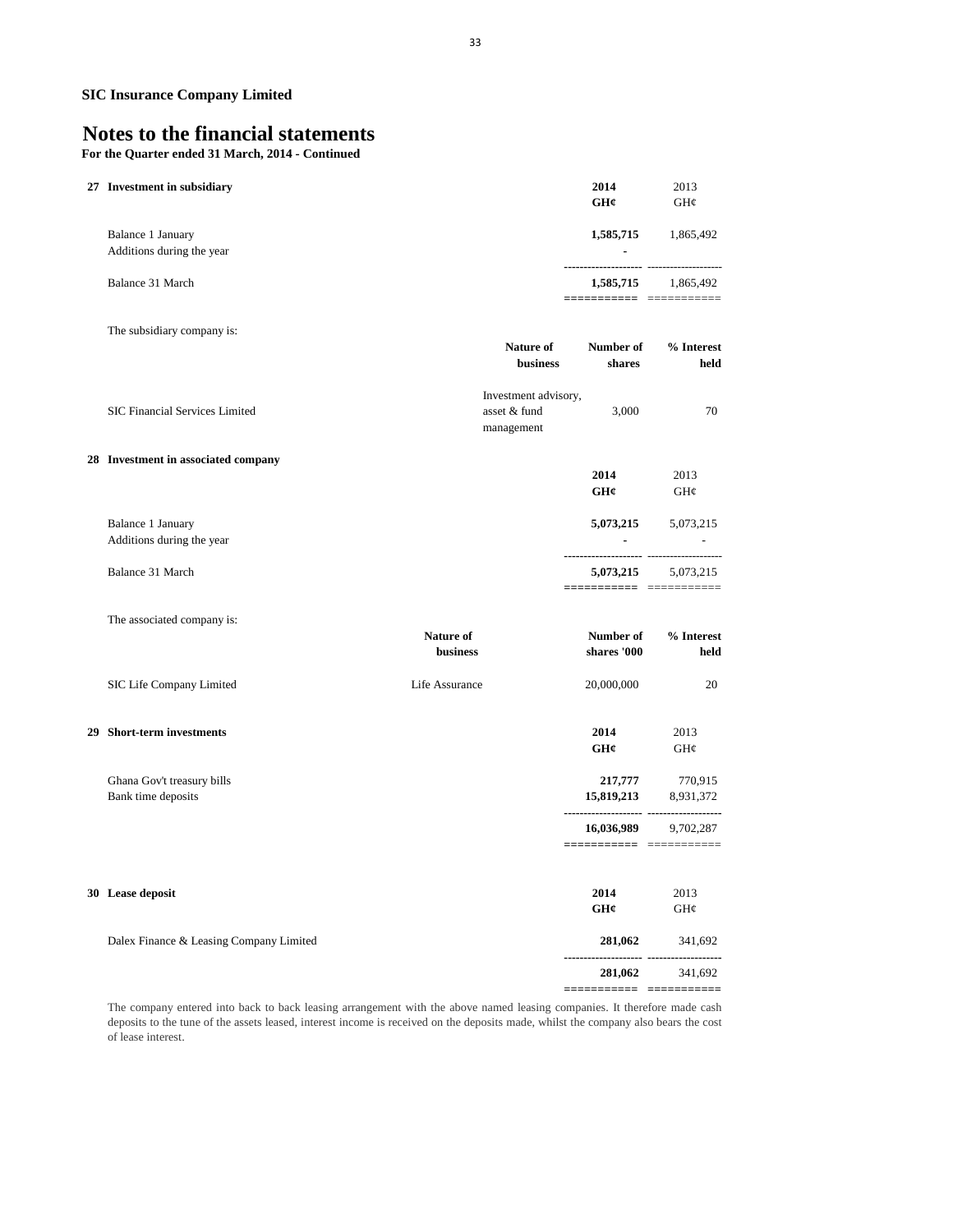## **Notes to the financial statements**

**For the Quarter ended 31 March, 2014 - Continued**

| 31 Trade & other receivables                         | 2014<br>GH¢             | 2013<br>$\mathrm{GH}\mathfrak{C}$          |
|------------------------------------------------------|-------------------------|--------------------------------------------|
| Premium debtors                                      | 32,249,020              | 34,568,512                                 |
|                                                      | 32,249,020              | 34,568,512                                 |
| SIC - Life account                                   | $\sim 100$              | 1,554,950                                  |
| Staff debtors                                        |                         | 3,061,619 1,501,458<br>2,088,651 4,132,932 |
| Sundry debtors                                       |                         |                                            |
| Agents & reinsurance balance                         | 3,967,143               | 10,080,313                                 |
|                                                      | ======================= | 41,366,433 51,838,165                      |
|                                                      |                         |                                            |
| 32 Trade & other payables                            | 2014                    | 2013                                       |
|                                                      | GH¢                     | GH¢                                        |
| Agents & reinsurers                                  | 12,382,706 13,790,923   |                                            |
| Sundry creditors                                     |                         | 2,895,800 2,487,735                        |
| Current A/C - Oil & Gas                              | 1,853,754<br>           | 4,328,343                                  |
|                                                      | 17,132,260              | 20,607,001                                 |
| 33 Other financial liabilities                       | 2014<br>GH¢             | 2013<br>GH¢                                |
| Ecobank Leasing Company Limited                      |                         |                                            |
| Dalex Finance & Leasing Company Limited              | 269,891                 | 350,385<br>                                |
|                                                      | 269,891                 | 350,385                                    |
|                                                      | 2014                    | 2013                                       |
|                                                      | GH¢                     | GH¢                                        |
| Analysis of obligation<br>Amount due within one year |                         |                                            |
| Amount due within two and five years                 | 269,891                 | 350,385                                    |
|                                                      |                         |                                            |
|                                                      | 269,891                 | 350,385                                    |
|                                                      | ===========             | ===========                                |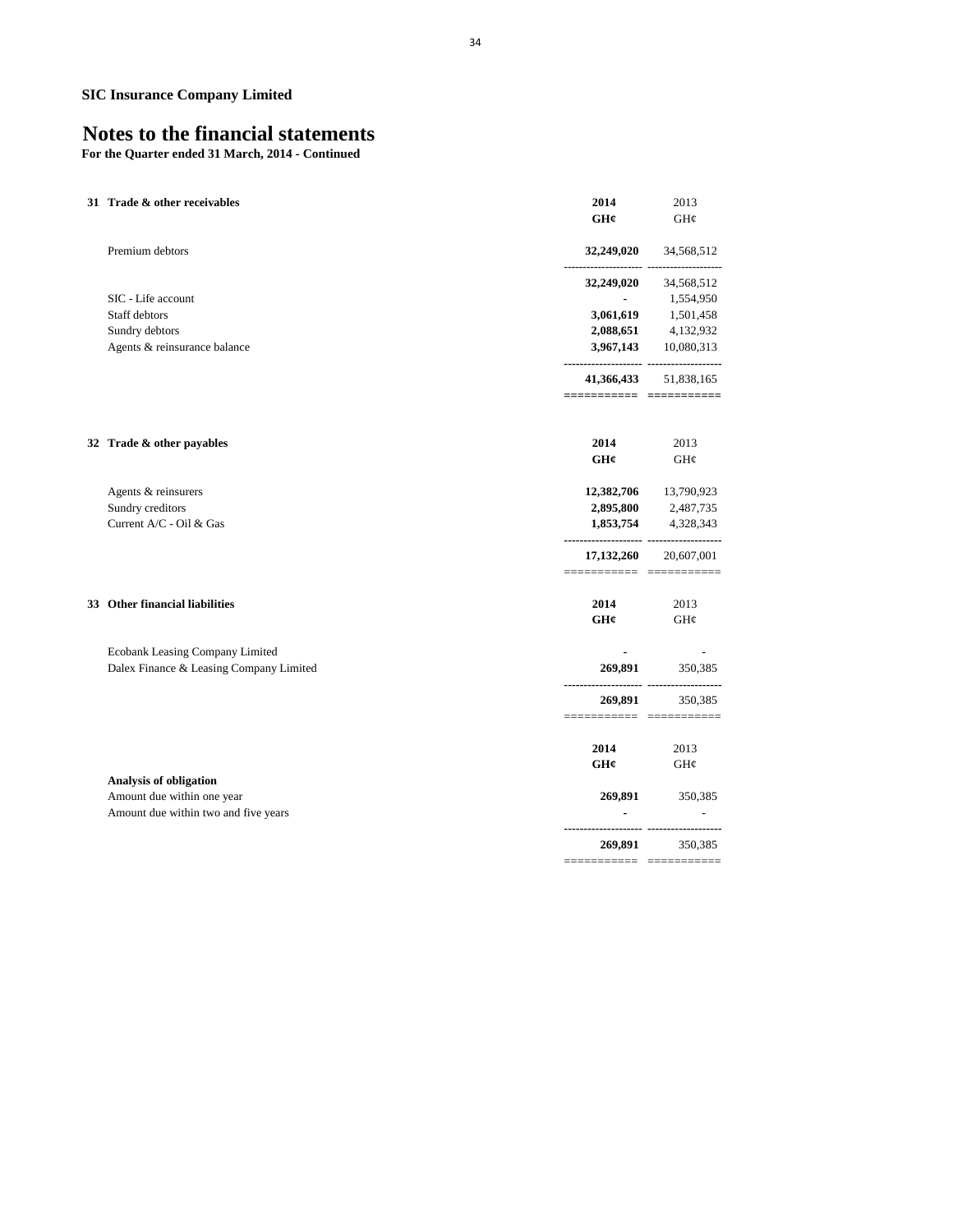## **Notes to the financial statements**

**For the Quarter ended 31 March, 2014 - Continued**

| 34a Cash & Bank Balances       |                          |                                    |
|--------------------------------|--------------------------|------------------------------------|
|                                | 2014                     | 2013                               |
|                                | GHc                      | GH¢                                |
| Cash at bank and in hand       | 10,251,726<br>__________ | 10,483,855<br>_______<br>_________ |
| 34b -<br><b>Bank Overdraft</b> |                          |                                    |
| Merchant Bank                  | 1,472,610                | 2,646,698                          |
| Ghana International Bank       | 1,384,175                | 4,299,275                          |
|                                | 2,856,785                | 6,945,972<br>___________           |
|                                |                          |                                    |

### **35 Contingencies, capital and financial commitments**

The company entered into various commitments in the normal course of insurance business that are not reflected in the accompanying financial statements. There were no outstanding amounts at the end of the quarter:

The company has contingent liabilities in respect of claims and other matters arising in the ordinary course of business. It is not anticipated that any material liabilities will arise from the contingent liabilities.

The company, like all other insurers, is subject to litigation in the normal course of its business. The company does not believe that such litigation will have a material effect on its profit or loss and financial condition.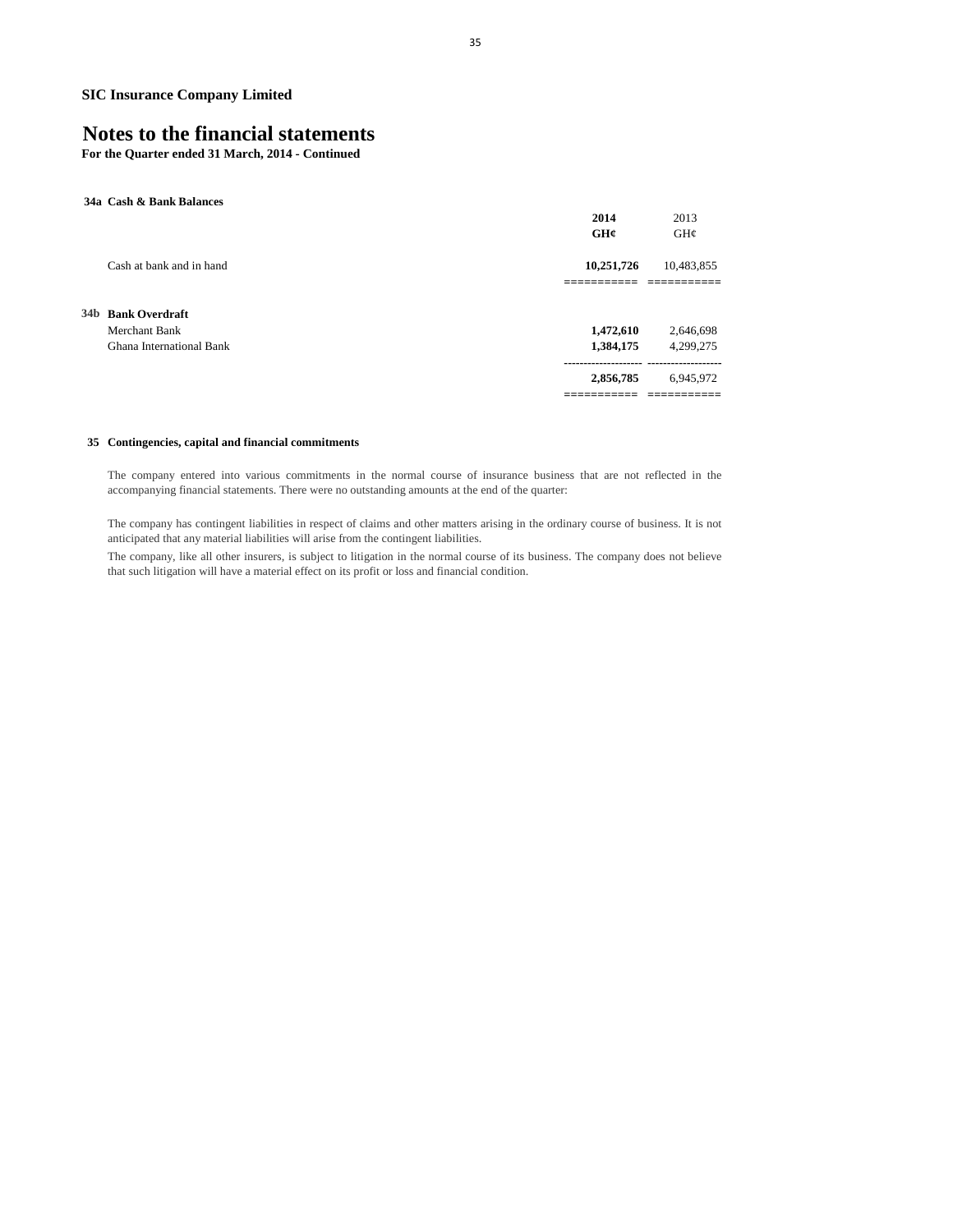## **Notes to the financial statements**

**For the Quarter ended 31 March, 2014 - Continued**

### **36 Related party transactions**

A number of business transactions are entered into with related parties in the normal course of business. These include premiums, claims,etc. These transactions were carried out on commercial terms and at market rates. The volumes of related party transactions, outstanding balances at the year end are as follows:

|                                                   | 2013           | 2012      |
|---------------------------------------------------|----------------|-----------|
|                                                   | GH¢            | GH¢       |
| i) Social Security & National Insurance Trust     |                |           |
| Premium income                                    | 2,430,438      | 669,665   |
| Claims paid                                       | 60,277         | 54,023    |
| ii) Ghana Reinsurance Company Limited             |                |           |
| Premium income                                    | 288            | 55,099    |
| Claims paid                                       | $\blacksquare$ | 4,539     |
| iii) SIC Life Insurance Company<br>Premium income | 332,035        | 203,861   |
| Claims Paid                                       | 62,756         | 4,501     |
| iv) Ghana Commercial Bank Limited                 |                |           |
| Premium income                                    | 241,992        | 551,213   |
| Claims paid                                       | 12,863         | 161,991   |
| v) Ghana Cocoa Board                              |                |           |
| Premium income                                    | 1,373,757      | 4,419,691 |
| Claims paid                                       | 3,362,774      | 1,187,356 |
|                                                   |                |           |

### **37 Social responsibilities**

An amount of GH¢164,972.00 was spent on fulfilling the social responsibility of the company (2013: GH¢4,915)